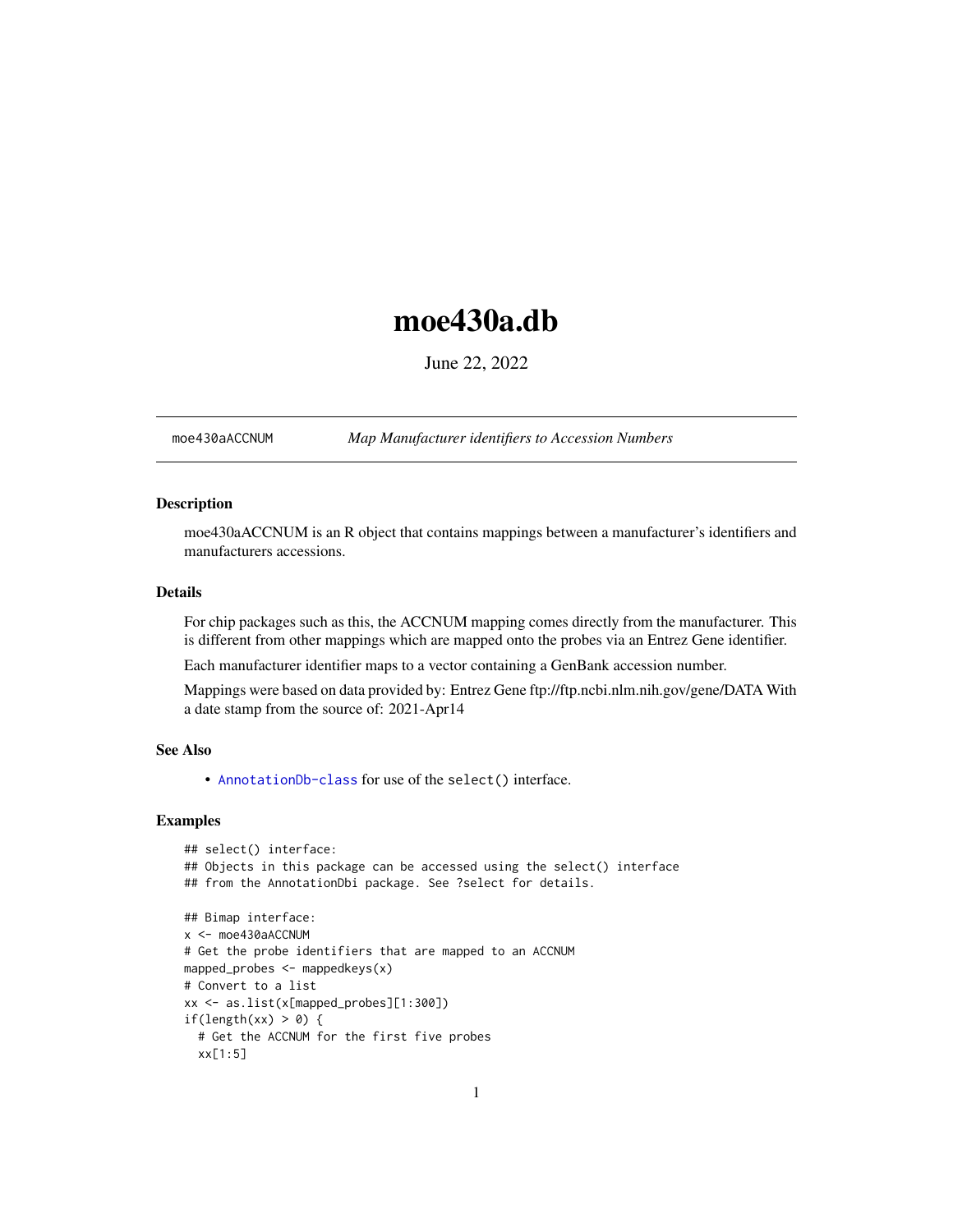```
# Get the first one
 xx[[1]]
}
```
moe430aALIAS2PROBE *Map between Common Gene Symbol Identifiers and Manufacturer Identifiers*

#### Description

moe430aALIAS is an R object that provides mappings between common gene symbol identifiers and manufacturer identifiers.

# Details

Each gene symbol is mapped to a named vector of manufacturer identifiers. The name represents the gene symbol and the vector contains all manufacturer identifiers that are found for that symbol. An NA is reported for any gene symbol that cannot be mapped to any manufacturer identifiers.

This mapping includes ALL gene symbols including those which are already listed in the SYMBOL map. The SYMBOL map is meant to only list official gene symbols, while the ALIAS maps are meant to store all used symbols.

Mappings were based on data provided by: Entrez Gene ftp://ftp.ncbi.nlm.nih.gov/gene/DATA With a date stamp from the source of: 2021-Apr14

# See Also

• [AnnotationDb-class](#page-0-0) for use of the select() interface.

```
## select() interface:
## Objects in this package can be accessed using the select() interface
## from the AnnotationDbi package. See ?select for details.
## Bimap interface:
# Convert the object to a list
xx <- as.list(moe430aALIAS2PROBE)
if(length(xx) > 0){
    # Get the probe identifiers for the first two aliases
   xx[1:2]
   # Get the first one
   xx[[1]]
}
```
<span id="page-1-0"></span>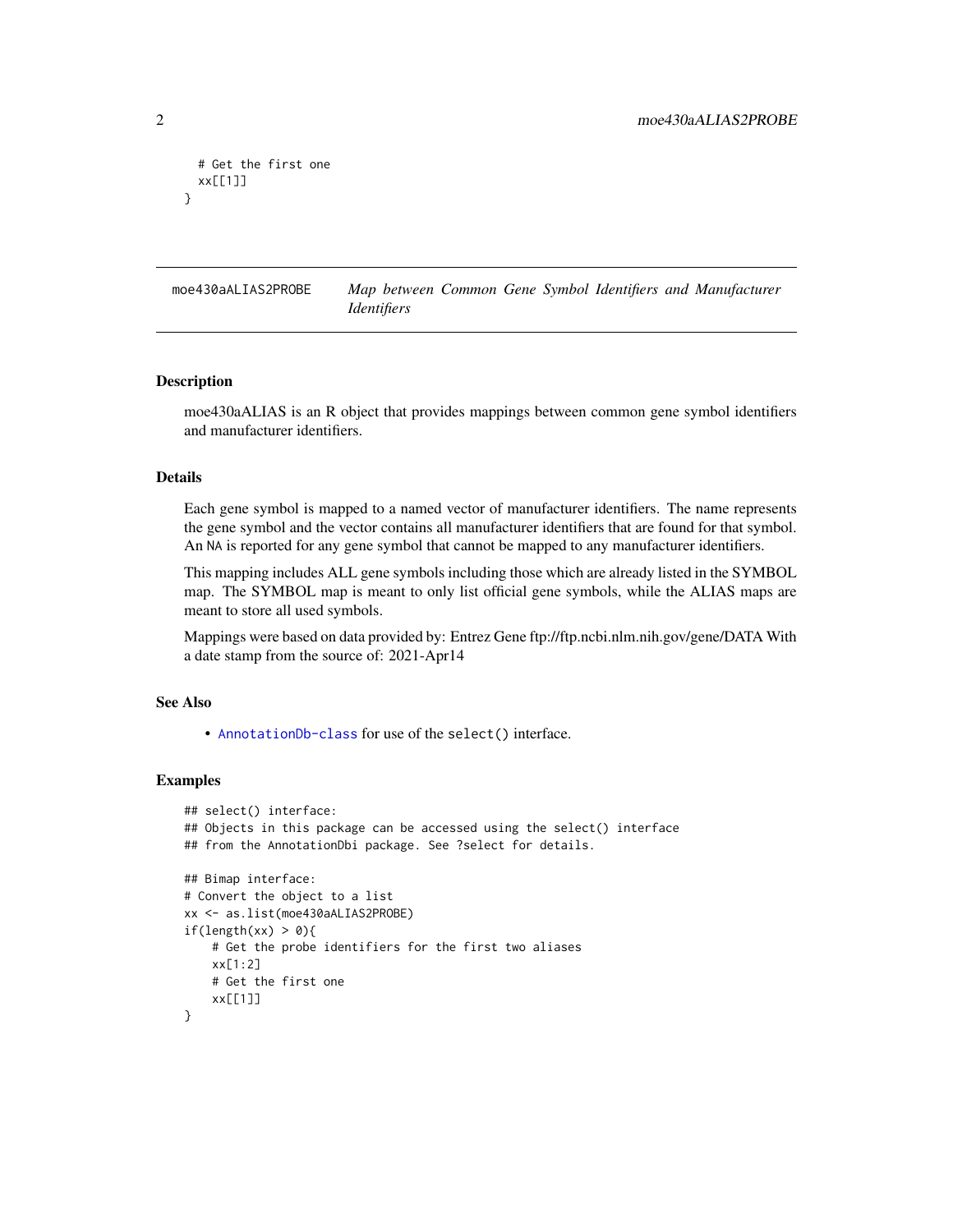<span id="page-2-0"></span>

Welcome to the moe430a.db annotation Package. The purpose of this package is to provide detailed information about the moe430a platform. This package is updated biannually.

Objects in this package are accessed using the select() interface. See ?select in the AnnotationDbi package for details.

#### See Also

• [AnnotationDb-class](#page-0-0) for use of keys(), columns() and select().

#### Examples

```
## select() interface:
## Objects in this package can be accessed using the select() interface
## from the AnnotationDbi package. See ?select for details.
columns(moe430a.db)
## Bimap interface:
## The 'old style' of interacting with these objects is manipulation as
## bimaps. While this approach is still available we strongly encourage the
## use of select().
ls("package:moe430a.db")
```
moe430aCHR *Map Manufacturer IDs to Chromosomes*

#### **Description**

moe430aCHR is an R object that provides mappings between a manufacturer identifier and the chromosome that contains the gene of interest.

# Details

Each manufacturer identifier maps to a vector of chromosomes. Due to inconsistencies that may exist at the time the object was built, the vector may contain more than one chromosome (e.g., the identifier may map to more than one chromosome). If the chromosomal location is unknown, the vector will contain an NA.

Mappings were based on data provided by: Entrez Gene ftp://ftp.ncbi.nlm.nih.gov/gene/DATA With a date stamp from the source of: 2021-Apr14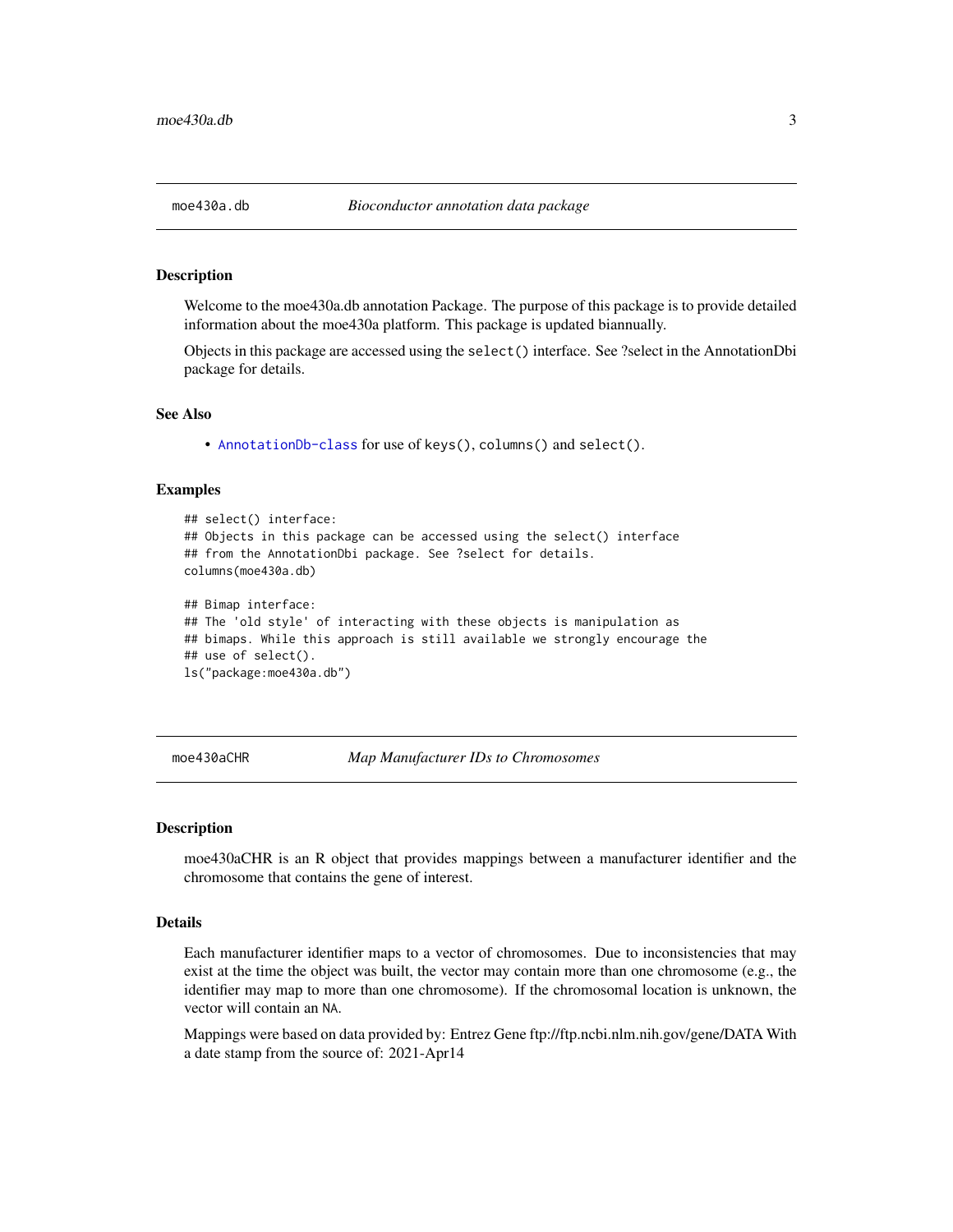# <span id="page-3-0"></span>See Also

• [AnnotationDb-class](#page-0-0) for use of the select() interface.

#### Examples

```
## select() interface:
## Objects in this package can be accessed using the select() interface
## from the AnnotationDbi package. See ?select for details.
## Bimap interface:
x < - moe430aCHR
# Get the probe identifiers that are mapped to a chromosome
mapped_probes <- mappedkeys(x)
# Convert to a list
xx <- as.list(x[mapped_probes][1:300])
if(length(xx) > 0) {
  # Get the CHR for the first five probes
  xx[1:5]
  # Get the first one
  xx[[1]]
}
```
moe430aCHRLENGTHS *A named vector for the length of each of the chromosomes*

# Description

moe430aCHRLENGTHS provides the length measured in base pairs for each of the chromosomes.

#### Details

This is a named vector with chromosome numbers as the names and the corresponding lengths for chromosomes as the values.

Total lengths of chromosomes were derived by calculating the number of base pairs on the sequence string for each chromosome.

# See Also

• [AnnotationDb-class](#page-0-0) for use of the select() interface.

```
## select() interface:
## Objects in this package can be accessed using the select() interface
## from the AnnotationDbi package. See ?select for details.
## Bimap interface:
tt <- moe430aCHRLENGTHS
# Length of chromosome 1
tt["1"]
```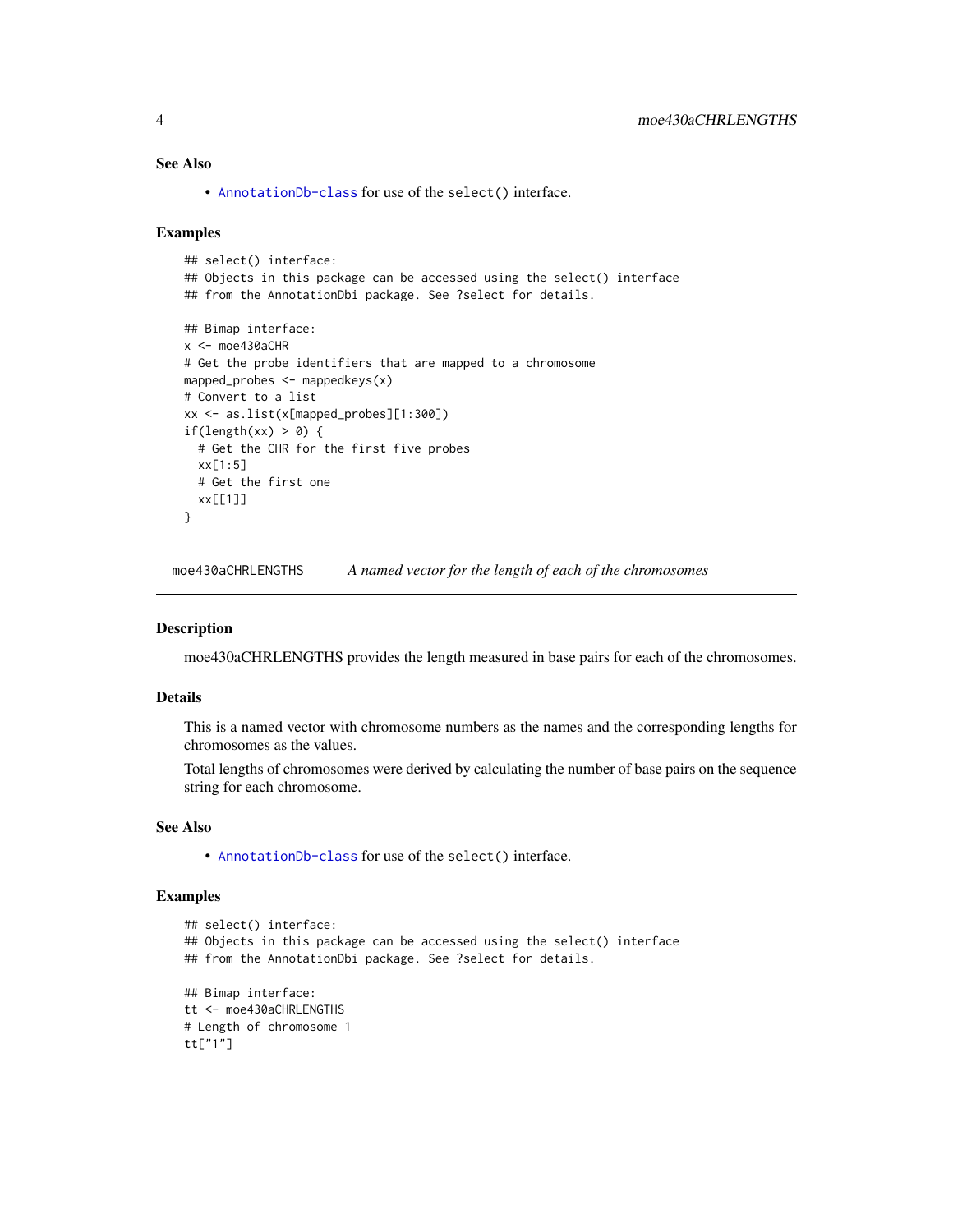<span id="page-4-0"></span>moe430aCHRLOC is an R object that maps manufacturer identifiers to the starting position of the gene. The position of a gene is measured as the number of base pairs.

The CHRLOCEND mapping is the same as the CHRLOC mapping except that it specifies the ending base of a gene instead of the start.

# Details

Each manufacturer identifier maps to a named vector of chromosomal locations, where the name indicates the chromosome. Due to inconsistencies that may exist at the time the object was built, these vectors may contain more than one chromosome and/or location. If the chromosomal location is unknown, the vector will contain an NA.

Chromosomal locations on both the sense and antisense strands are measured as the number of base pairs from the p (5' end of the sense strand) to q (3' end of the sense strand) arms. Chromosomal locations on the antisense strand have a leading "-" sign (e. g. -1234567).

Since some genes have multiple start sites, this field can map to multiple locations.

Mappings were based on data provided by: UCSC Genome Bioinformatics (Mus musculus)

With a date stamp from the source of: 2021-Feb16

# See Also

• [AnnotationDb-class](#page-0-0) for use of the select() interface.

```
## select() interface:
## Objects in this package can be accessed using the select() interface
## from the AnnotationDbi package. See ?select for details.
## Bimap interface:
x <- moe430aCHRLOC
# Get the probe identifiers that are mapped to chromosome locations
mapped_probes <- mappedkeys(x)
# Convert to a list
xx <- as.list(x[mapped_probes][1:300])
if(length(xx) > 0) {
 # Get the CHRLOC for the first five probes
 xx[1:5]
 # Get the first one
 xx[[1]]
}
```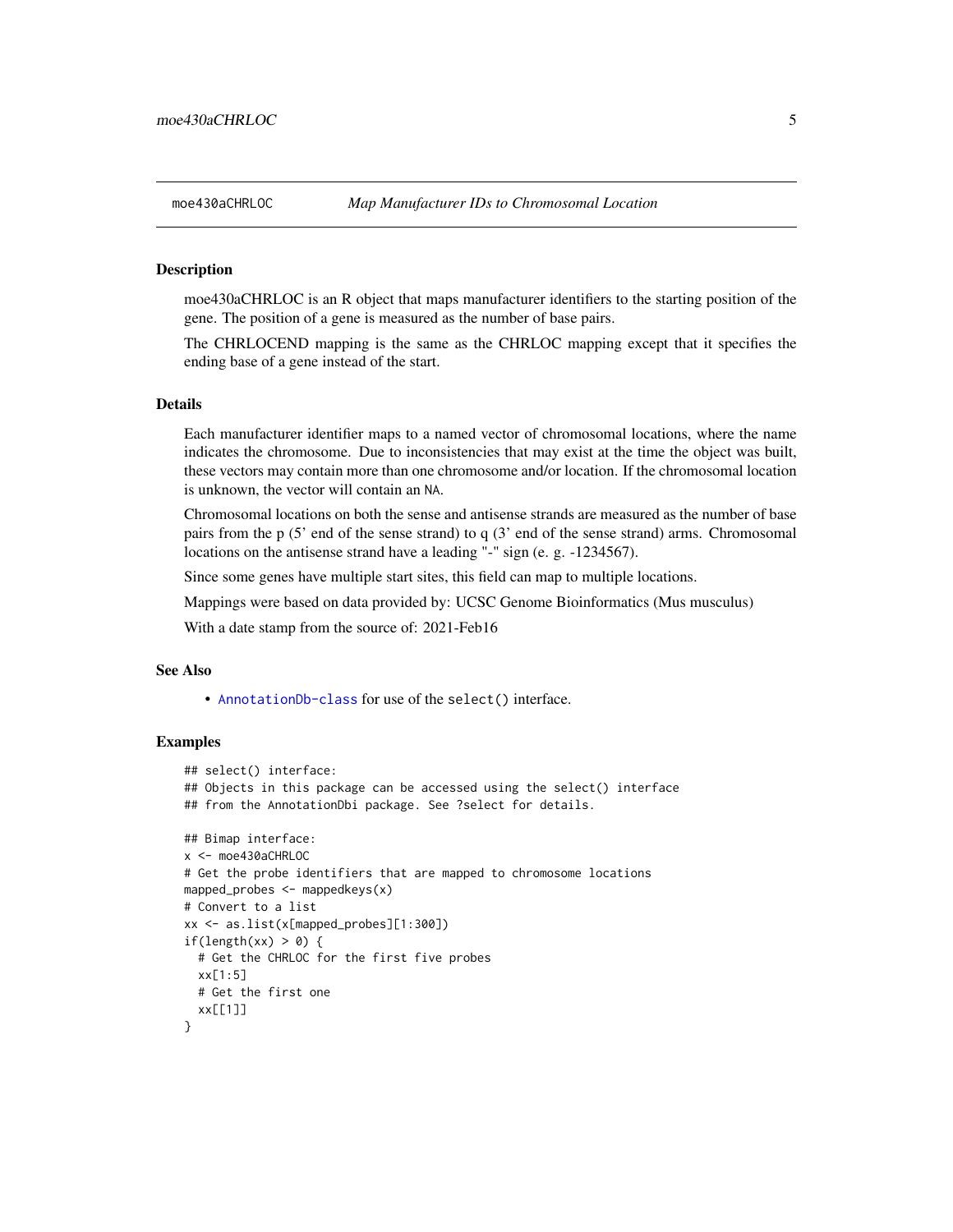moe430aENSEMBL is an R object that contains mappings between manufacturer identifiers and Ensembl gene accession numbers.

#### Details

This object is a simple mapping of manufacturer identifiers to Ensembl gene Accession Numbers.

Mappings were based on data provided by BOTH of these sources: [http://www.ensembl.org/](http://www.ensembl.org/biomart/martview/) [biomart/martview/](http://www.ensembl.org/biomart/martview/) <ftp://ftp.ncbi.nlm.nih.gov/gene/DATA>

For most species, this mapping is a combination of manufacturer to ensembl IDs from BOTH NCBI and ensembl. Users who wish to only use mappings from NCBI are encouraged to see the ncbi2ensembl table in the appropriate organism package. Users who wish to only use mappings from ensembl are encouraged to see the ensembl2ncbi table which is also found in the appropriate organism packages. These mappings are based upon the ensembl table which is contains data from BOTH of these sources in an effort to maximize the chances that you will find a match.

For worms and flies however, this mapping is based only on sources from ensembl, as these organisms do not have ensembl to entrez gene mapping data at NCBI.

#### See Also

• [AnnotationDb-class](#page-0-0) for use of the select() interface.

```
## select() interface:
## Objects in this package can be accessed using the select() interface
## from the AnnotationDbi package. See ?select for details.
## Bimap interface:
x <- moe430aENSEMBL
# Get the entrez gene IDs that are mapped to an Ensembl ID
mapped_genes \leq mappedkeys(x)
# Convert to a list
xx <- as.list(x[mapped_genes][1:300])
if(length(xx) > 0) {
 # Get the Ensembl gene IDs for the first five genes
 xx[1:5]
 # Get the first one
 xx[[1]]
}
#For the reverse map ENSEMBL2PROBE:
x <- moe430aENSEMBL2PROBE
mapped_genes <- mappedkeys(x)
# Convert to a list
```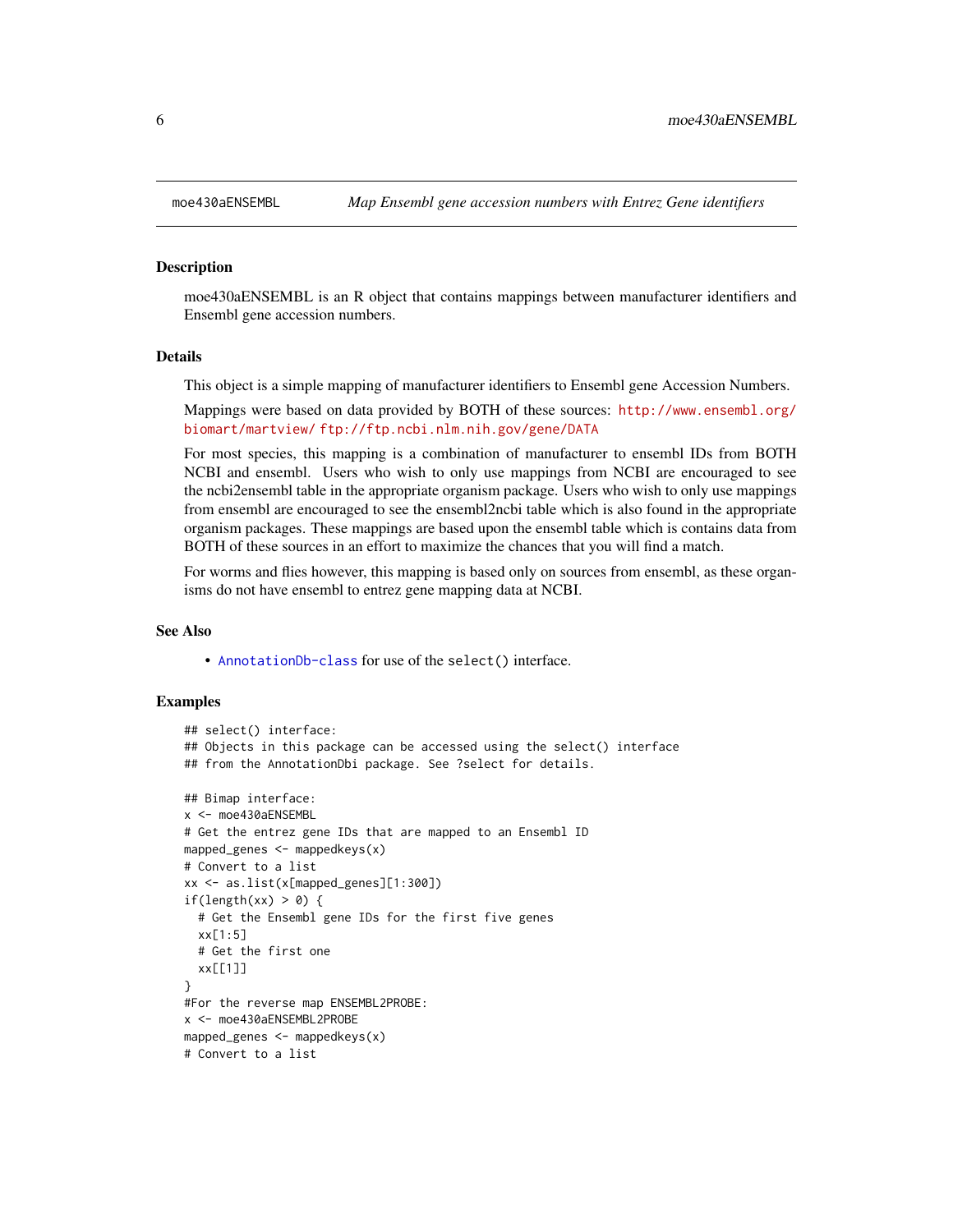# <span id="page-6-0"></span>moe430aENTREZID 7

```
xx <- as.list(x[mapped_genes][1:300])
if(length(xx) > 0){
   # Gets the entrez gene IDs for the first five Ensembl IDs
  xx[1:5]
  # Get the first one
  xx[[1]]
}
```
moe430aENTREZID *Map between Manufacturer Identifiers and Entrez Gene*

#### Description

moe430aENTREZID is an R object that provides mappings between manufacturer identifiers and Entrez Gene identifiers.

# Details

Each manufacturer identifier is mapped to a vector of Entrez Gene identifiers. An NA is assigned to those manufacturer identifiers that can not be mapped to an Entrez Gene identifier at this time.

If a given manufacturer identifier can be mapped to different Entrez Gene identifiers from various sources, we attempt to select the common identifiers. If a concensus cannot be determined, we select the smallest identifier.

Mappings were based on data provided by: Entrez Gene ftp://ftp.ncbi.nlm.nih.gov/gene/DATA With a date stamp from the source of: 2021-Apr14

# References

<https://www.ncbi.nlm.nih.gov/entrez/query.fcgi?db=gene>

# See Also

• [AnnotationDb-class](#page-0-0) for use of the select() interface.

```
## select() interface:
## Objects in this package can be accessed using the select() interface
## from the AnnotationDbi package. See ?select for details.
## Bimap interface:
x <- moe430aENTREZID
# Get the probe identifiers that are mapped to an ENTREZ Gene ID
mapped_probes <- mappedkeys(x)
# Convert to a list
xx <- as.list(x[mapped_probes][1:300])
if(length(xx) > 0) {
 # Get the ENTREZID for the first five probes
```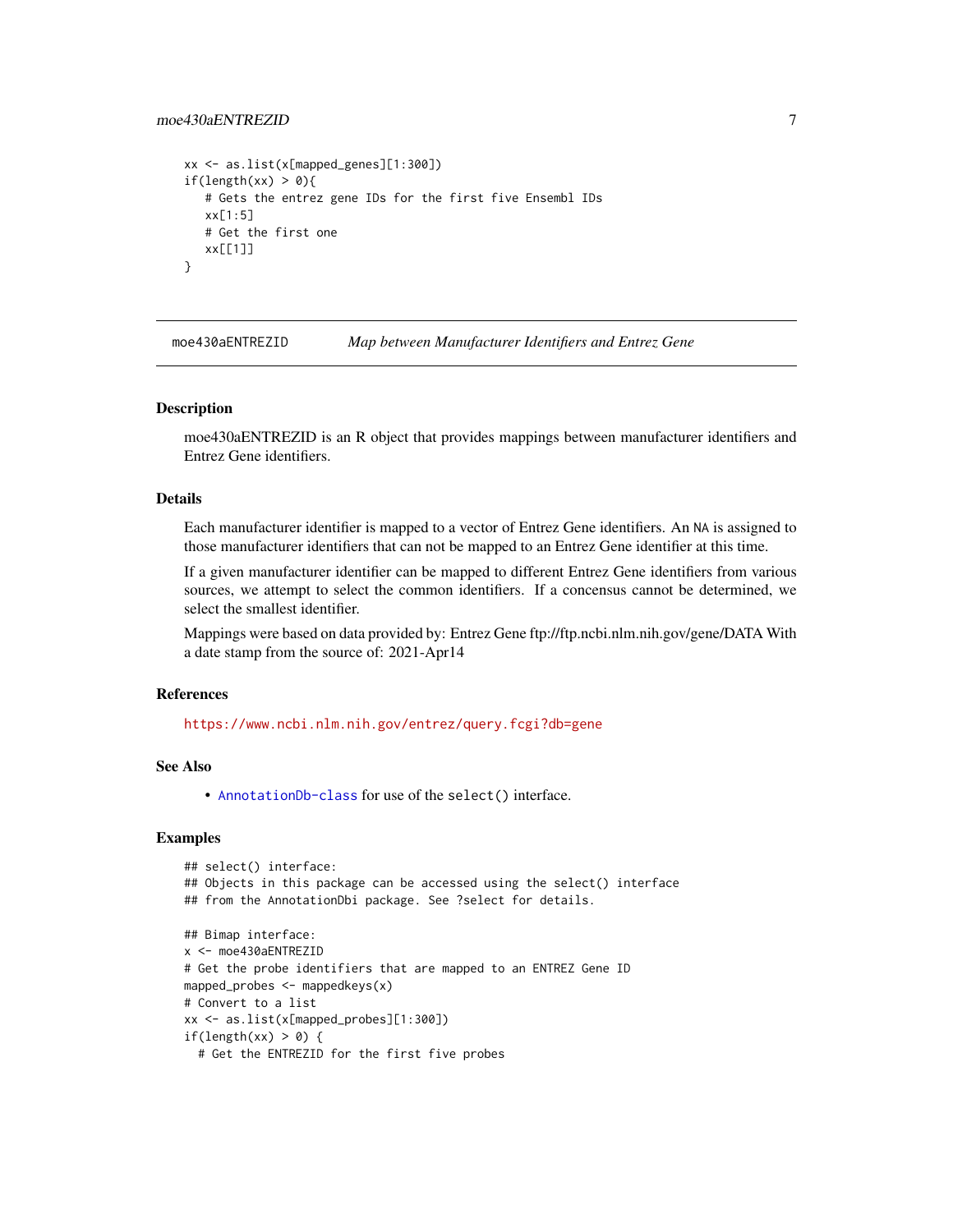```
xx[1:5]
 # Get the first one
 xx[[1]]
}
```
moe430aENZYME *Maps between Manufacturer IDs and Enzyme Commission (EC) Numbers*

#### Description

moe430aENZYME is an R object that provides mappings between manufacturer identifiers and EC numbers. moe430aENZYME2PROBE is an R object that maps Enzyme Commission (EC) numbers to manufacturer identifiers.

#### Details

When the moe430aENZYME maping viewed as a list, each manufacturer identifier maps to a named vector containing the EC number that corresponds to the enzyme produced by that gene. The names corresponds to the manufacturer identifiers. If this information is unknown, the vector will contain an NA.

For the moe430aENZYME2PROBE, each EC number maps to a named vector containing all of the manufacturer identifiers that correspond to the gene that produces that enzyme. The name of the vector corresponds to the EC number.

Enzyme Commission numbers are assigned by the Nomenclature Committee of the International Union of Biochemistry and Molecular Biology <http://www.chem.qmw.ac.uk/iubmb/enzyme/> to allow enzymes to be identified.

An Enzyme Commission number is of the format EC x.y.z.w, where x, y, z, and w are numeric numbers. In moe430aENZYME2PROBE, EC is dropped from the Enzyme Commission numbers.

Enzyme Commission numbers have corresponding names that describe the functions of enzymes in such a way that EC x is a more general description than EC x.y that in turn is a more general description than EC x.y.z. The top level EC numbers and names are listed below:

EC 1 oxidoreductases

EC 2 transferases

EC 3 hydrolases

EC 4 lyases

EC 5 isomerases

EC 6 ligases

The EC name for a given EC number can be viewed at [http://www.chem.qmul.ac.uk/iupac/](http://www.chem.qmul.ac.uk/iupac/jcbn/index.html#6) [jcbn/index.html#6](http://www.chem.qmul.ac.uk/iupac/jcbn/index.html#6)

Mappings between probe identifiers and enzyme identifiers were obtained using files provided by: KEGG GENOME ftp://ftp.genome.jp/pub/kegg/genomes With a date stamp from the source of: 2011-Mar15

<span id="page-7-0"></span>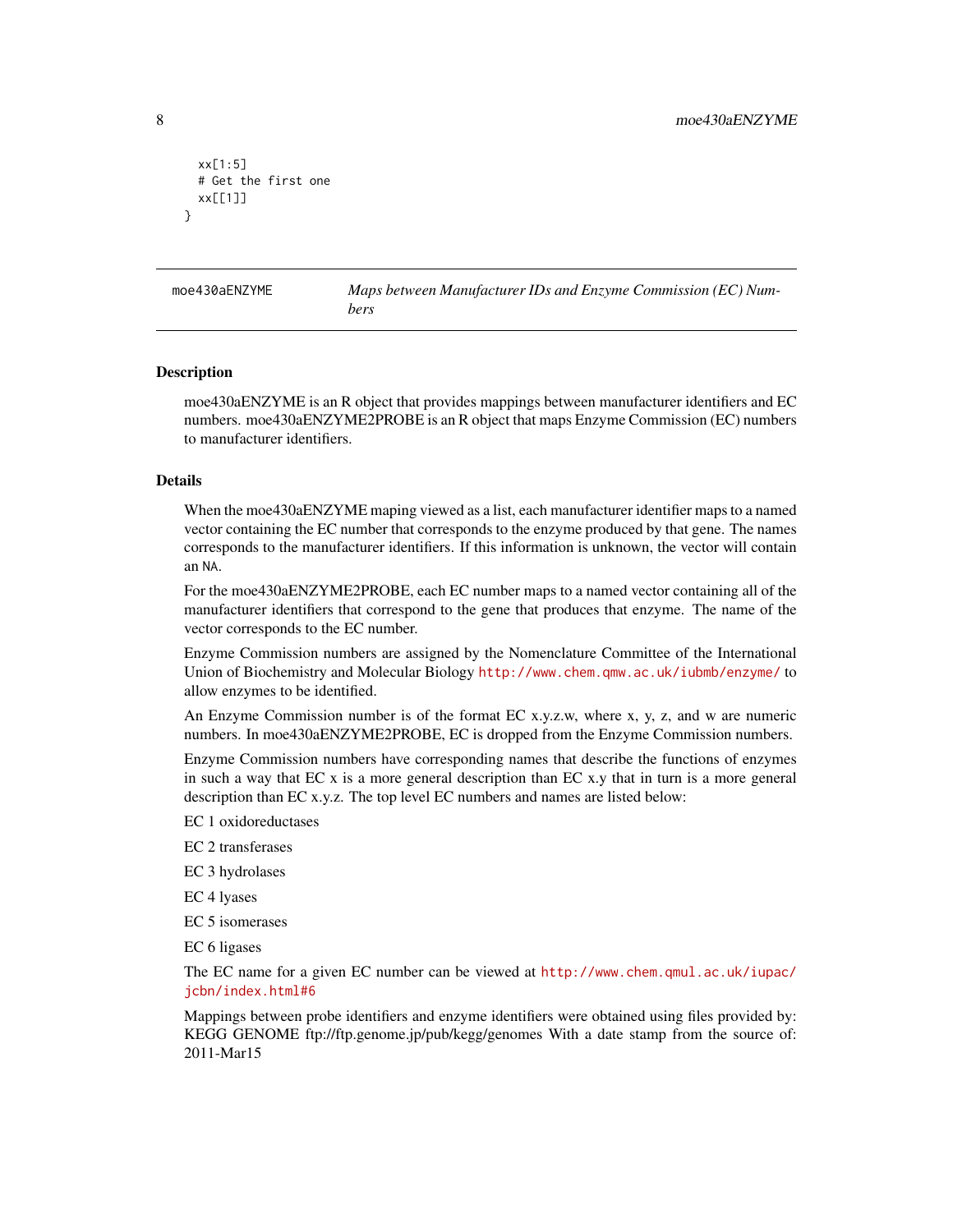# <span id="page-8-0"></span>moe430aGENENAME 9

# References

<ftp://ftp.genome.ad.jp/pub/kegg/pathways>

# See Also

• [AnnotationDb-class](#page-0-0) for use of the select() interface.

#### Examples

```
## select() interface:
## Objects in this package can be accessed using the select() interface
## from the AnnotationDbi package. See ?select for details.
## Bimap interface:
x <- moe430aENZYME
# Get the probe identifiers that are mapped to an EC number
mapped_probes <- mappedkeys(x)
# Convert to a list
xx <- as.list(x[mapped_probes][1:3])
if(length(xx) > 0) {
  # Get the ENZYME for the first five probes
  xx[1:5]
  # Get the first one
  xx[[1]]
}
# Now convert moe430aENZYME2PROBE to a list to see inside
x <- moe430aENZYME2PROBE
mapped_probes \leq mappedkeys(x)
## convert to a list
xx <- as.list(x[mapped_probes][1:3])
if(length(xx) > 0){
   # Get the probe identifiers for the first five enzyme
   #commission numbers
   xx[1:5]
   # Get the first one
  xx[[1]]
}
```
moe430aGENENAME *Map between Manufacturer IDs and Genes*

# Description

moe430aGENENAME is an R object that maps manufacturer identifiers to the corresponding gene name.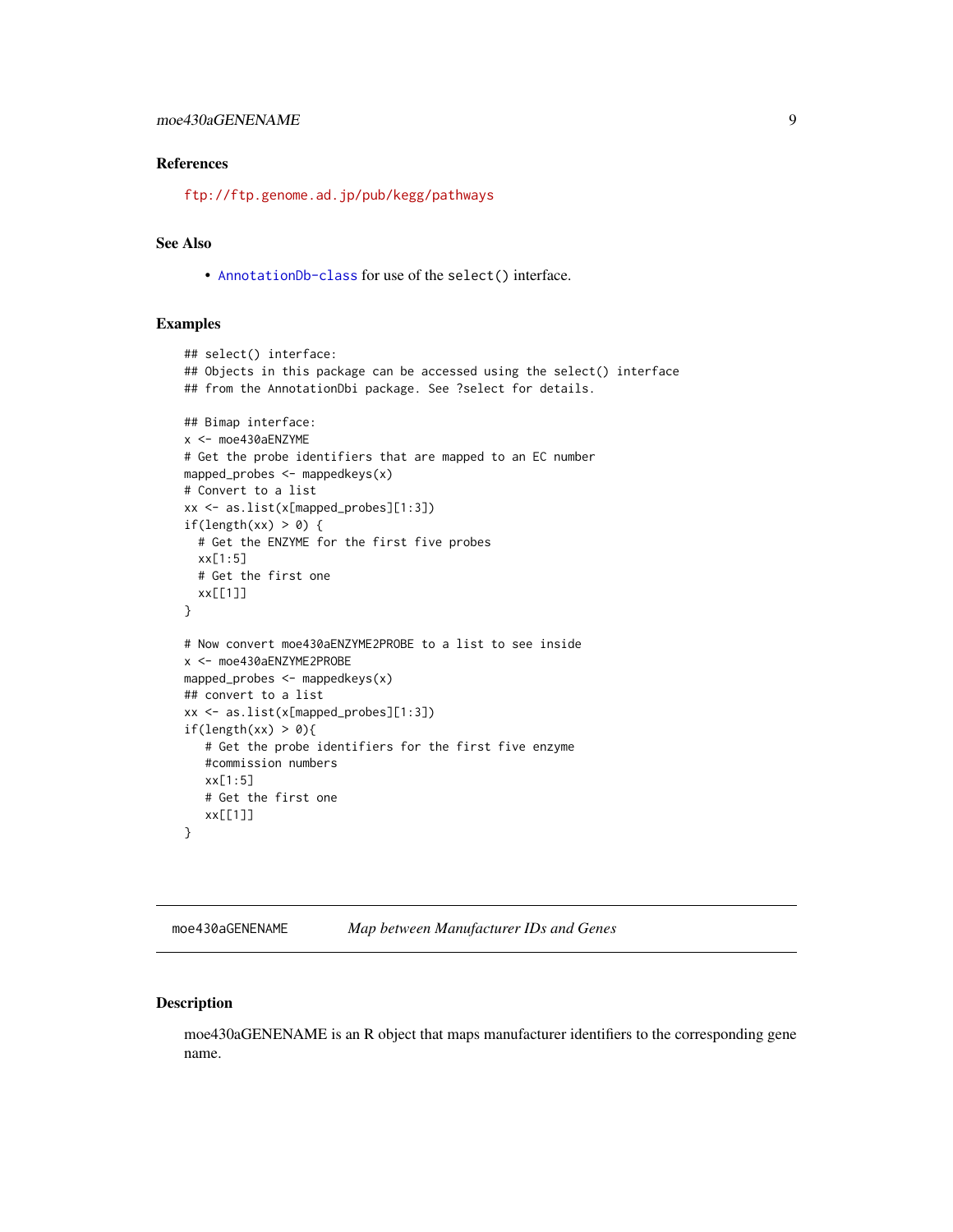# Details

Each manufacturer identifier maps to a named vector containing the gene name. The vector name corresponds to the manufacturer identifier. If the gene name is unknown, the vector will contain an NA.

Gene names currently include both the official (validated by a nomenclature committee) and preferred names (interim selected for display) for genes. Efforts are being made to differentiate the two by adding a name to the vector.

Mappings were based on data provided by: Entrez Gene ftp://ftp.ncbi.nlm.nih.gov/gene/DATA With a date stamp from the source of: 2021-Apr14

#### See Also

• [AnnotationDb-class](#page-0-0) for use of the select() interface.

# Examples

```
## select() interface:
## Objects in this package can be accessed using the select() interface
## from the AnnotationDbi package. See ?select for details.
## Bimap interface:
x <- moe430aGENENAME
# Get the probe identifiers that are mapped to a gene name
mapped_probes \leq mappedkeys(x)
# Convert to a list
xx <- as.list(x[mapped_probes][1:300])
if(length(xx) > 0) {
  # Get the GENENAME for the first five probes
  xx[1:5]
  # Get the first one
  xx[[1]]
}
```
moe430aGO *Maps between manufacturer IDs and Gene Ontology (GO) IDs*

#### <span id="page-9-0"></span>**Description**

moe430aGO is an R object that provides mappings between manufacturer identifiers and the GO identifiers that they are directly associated with. This mapping and its reverse mapping (moe430aGO2PROBE) do NOT associate the child terms from the GO ontology with the gene. Only the directly evidenced terms are represented here.

moe430aGO2ALLPROBES is an R object that provides mappings between a given GO identifier and all of the manufacturer identifiers annotated at that GO term OR TO ONE OF IT'S CHILD NODES in the GO ontology. Thus, this mapping is much larger and more inclusive than moe430aGO2PROBE.

<span id="page-9-1"></span>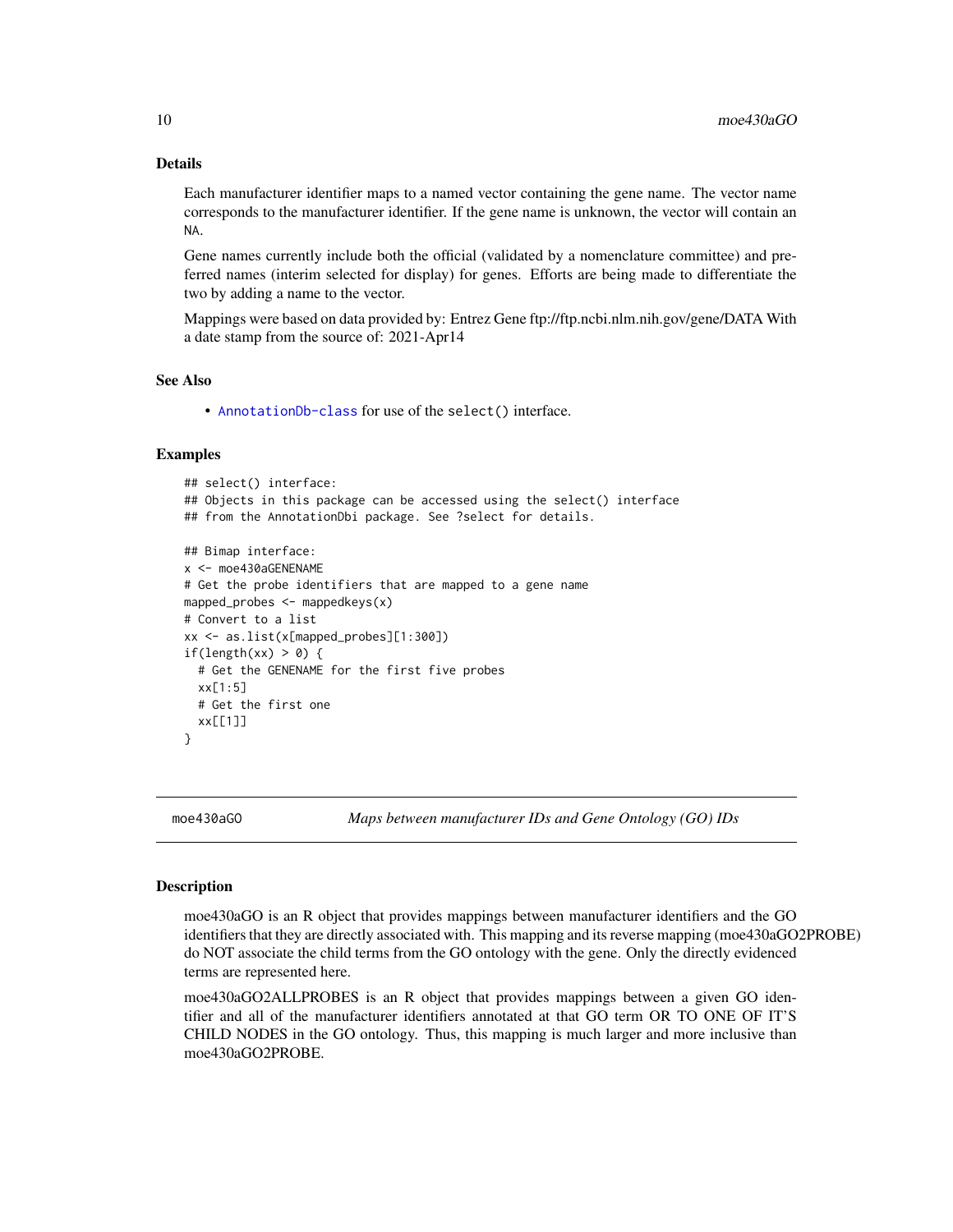#### $\text{moe430aGO}$  11

# Details

If moe430aGO is cast as a list, each manufacturer identifier is mapped to a list of lists. The names on the outer list are GO identifiers. Each inner list consists of three named elements: GOID, Ontology, and Evidence.

The GOID element matches the GO identifier named in the outer list and is included for convenience when processing the data using 'lapply'.

The Ontology element indicates which of the three Gene Ontology categories this identifier belongs to. The categories are biological process (BP), cellular component (CC), and molecular function (MF).

The Evidence element contains a code indicating what kind of evidence supports the association of the GO identifier to the manufacturer id. Some of the evidence codes in use include:

IMP: inferred from mutant phenotype

IGI: inferred from genetic interaction

IPI: inferred from physical interaction

ISS: inferred from sequence similarity

IDA: inferred from direct assay

IEP: inferred from expression pattern

IEA: inferred from electronic annotation

TAS: traceable author statement

NAS: non-traceable author statement

ND: no biological data available

IC: inferred by curator

A more complete listing of evidence codes can be found at:

<http://www.geneontology.org/GO.evidence.shtml>

If moe430aGO2ALLPROBES or moe430aGO2PROBE is cast as a list, each GO term maps to a named vector of manufacturer identifiers and evidence codes. A GO identifier may be mapped to the same manufacturer identifier more than once but the evidence code can be different. Mappings between Gene Ontology identifiers and Gene Ontology terms and other information are available in a separate data package named GO.

Whenever any of these mappings are cast as a data.frame, all the results will be output in an appropriate tabular form.

Mappings between manufacturer identifiers and GO information were obtained through their mappings to manufacturer identifiers. NAs are assigned to manufacturer identifiers that can not be mapped to any Gene Ontology information. Mappings between Gene Ontology identifiers an Gene Ontology terms and other information are available in a separate data package named GO.

All mappings were based on data provided by: Gene Ontology http://current.geneontology.org/ontology/gobasic.obo With a date stamp from the source of: 2021-02-01

#### References

<ftp://ftp.ncbi.nlm.nih.gov/gene/DATA/>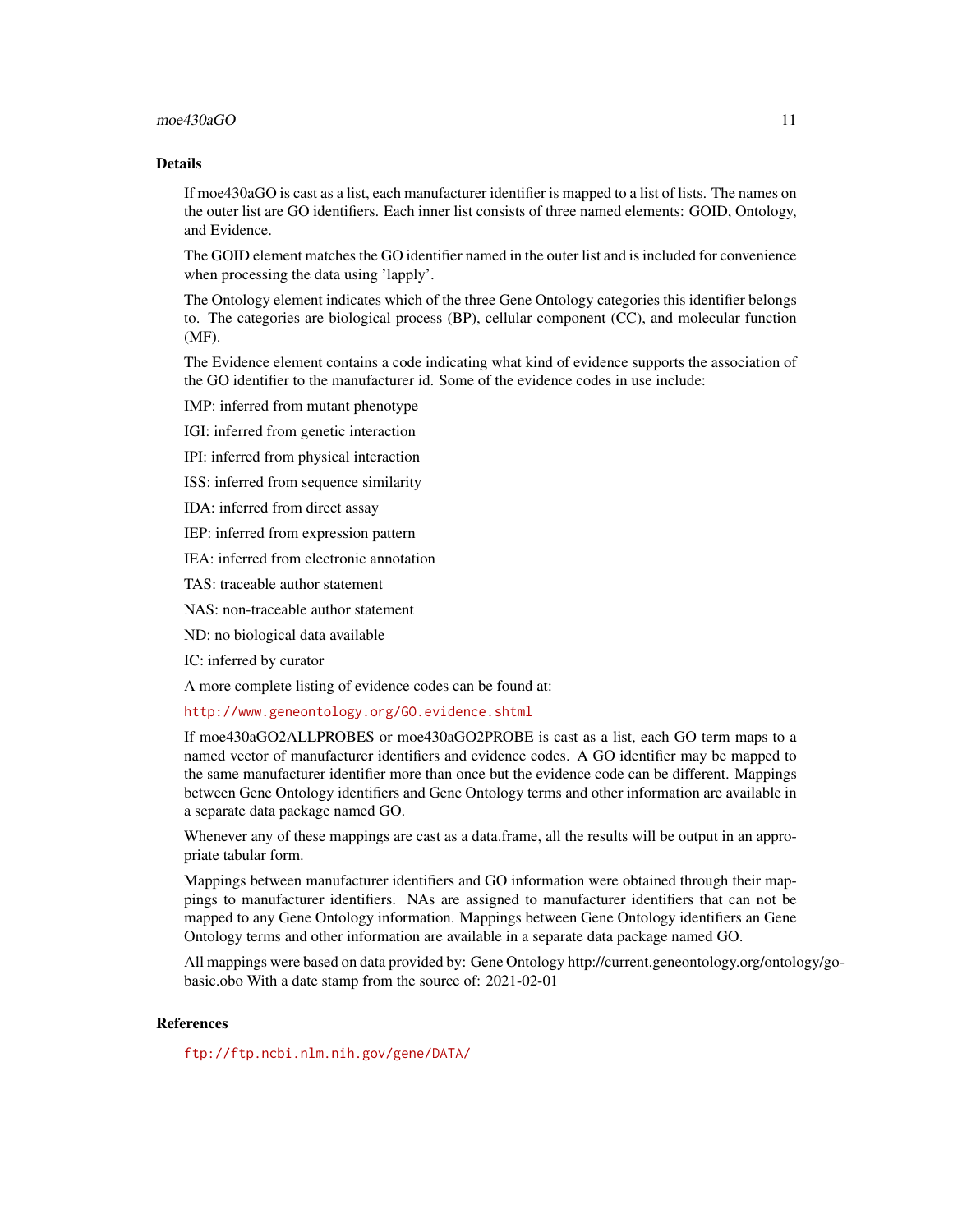#### See Also

- [moe430aGO2ALLPROBES](#page-9-0)
- [AnnotationDb-class](#page-0-0) for use of the select() interface.

```
## select() interface:
## Objects in this package can be accessed using the select() interface
## from the AnnotationDbi package. See ?select for details.
## Bimap interface:
x <- moe430aGO
# Get the manufacturer identifiers that are mapped to a GO ID
mapped_genes <- mappedkeys(x)
# Convert to a list
xx <- as.list(x[mapped_genes][1:300])
if(length(xx) > 0) {
    # Try the first one
   got \leq -xx[[1]]got[[1]][["GOID"]]
    got[[1]][["Ontology"]]
    got[[1]][["Evidence"]]
}
# For the reverse map:
x <- moe430aGO2PROBE
mapped_genes <- mappedkeys(x)
# Convert to a list
xx <- as.list(x[mapped_genes][1:300])
if(length(xx) > 0){
    # Gets the manufacturer ids for the top 2nd and 3nd GO identifiers
    goids \leq -x \times [2:3]# Gets the manufacturer ids for the first element of goids
    goids[[1]]
    # Evidence code for the mappings
   names(goids[[1]])
}
x <- moe430aGO2ALLPROBES
mapped_genes <- mappedkeys(x)
# Convert moe430aGO2ALLPROBES to a list
xx <- as.list(x[mapped_genes][1:300])
if(length(xx) > 0){
# Gets the manufacturer identifiers for the top 2nd and 3nd GO identifiers
    goids \leq xx[2:3]# Gets all the manufacturer identifiers for the first element of goids
   goids[[1]]
    # Evidence code for the mappings
   names(goids[[1]])
}
```
<span id="page-11-0"></span>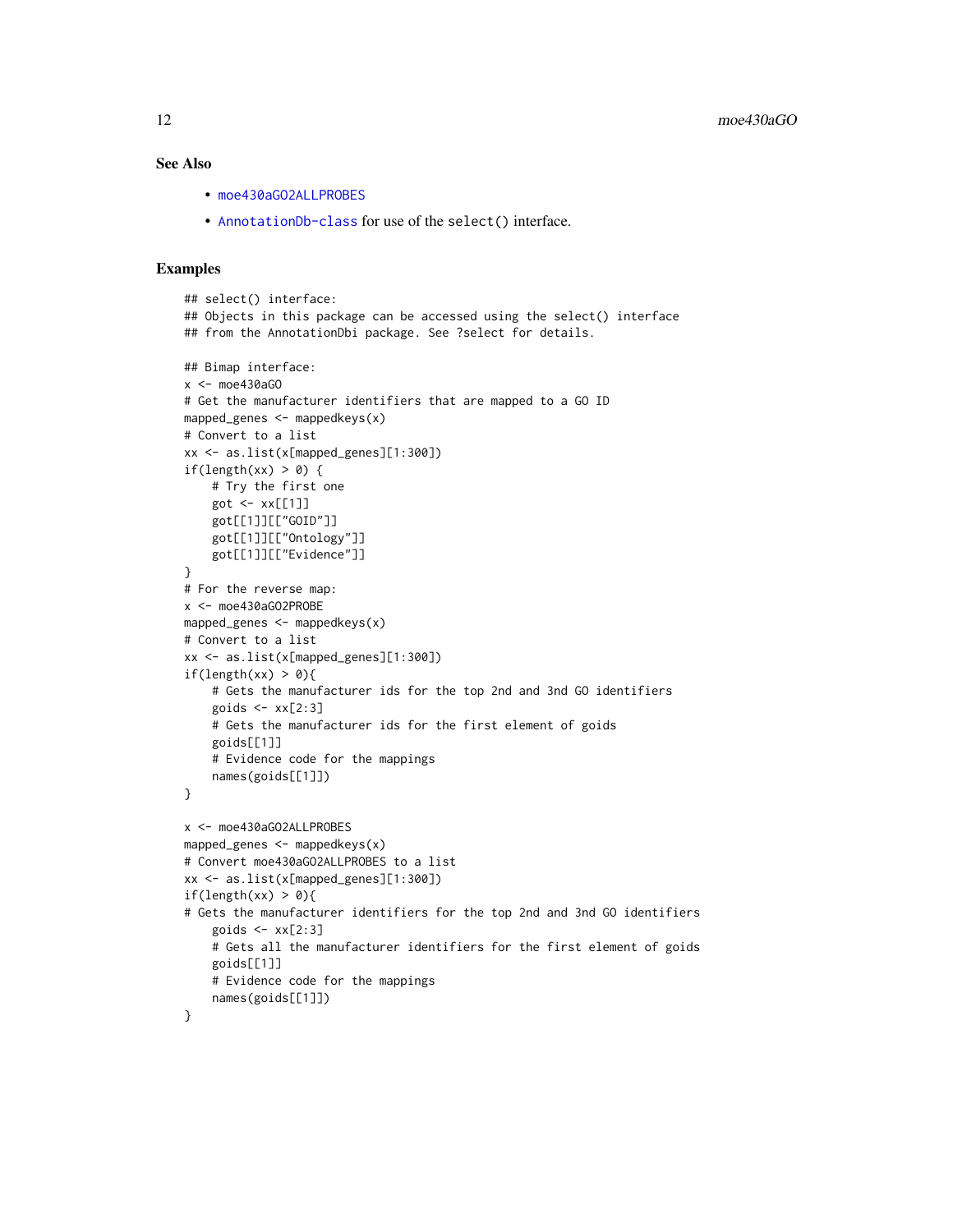<span id="page-12-0"></span>moe430aMAPCOUNTS *Number of mapped keys for the maps in package moe430a.db*

#### **Description**

DEPRECATED. Counts in the MAPCOUNT table are out of sync and should not be used.

moe430aMAPCOUNTS provides the "map count" (i.e. the count of mapped keys) for each map in package moe430a.db.

## Details

DEPRECATED. Counts in the MAPCOUNT table are out of sync and should not be used.

This "map count" information is precalculated and stored in the package annotation DB. This allows some quality control and is used by the [checkMAPCOUNTS](#page-0-0) function defined in AnnotationDbi to compare and validate different methods (like count.mappedkeys(x) or sum(!is.na(as.list(x)))) for getting the "map count" of a given map.

moe430aMGI *Map MGI gene accession numbers with manufacturer identifiers*

#### **Description**

moe430aMGI is an R object that contains mappings between manufacturer identifiers and Jackson Laboratory MGI gene accession numbers.

#### Details

This object is a simple mapping of manufacturer identifiers to MGI gene Accession Numbers.

Mappings were based on data provided by: Entrez Gene ftp://ftp.ncbi.nlm.nih.gov/gene/DATA With a date stamp from the source of: 2021-Apr14

## See Also

• [AnnotationDb-class](#page-0-0) for use of the select() interface.

```
## select() interface:
## Objects in this package can be accessed using the select() interface
## from the AnnotationDbi package. See ?select for details.
## Bimap interface:
x < - moe430aMGI
# Get the manufacturer IDs that are mapped to an MGI ID
mapped_genes <- mappedkeys(x)
```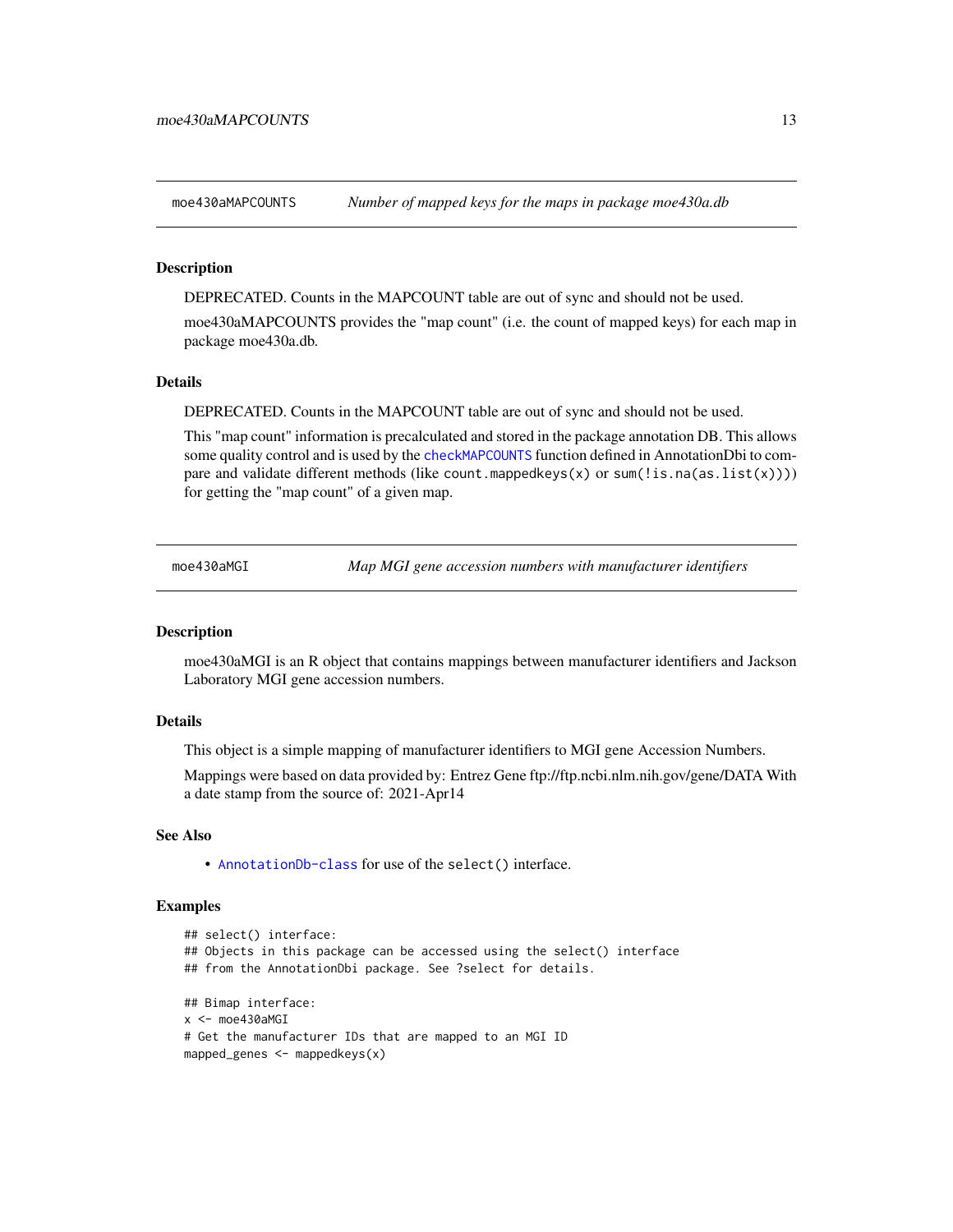```
# Convert to a list
xx <- as.list(x[mapped_genes][1:300])
if(length(xx) > 0) {
 # Get the MGI IDs for the first five genes
 xx[1:5]
 # Get the first one
 xx[[1]]
}
#For the reverse map MGI2EG:
x <- moe430aMGI2PROBE
mapped_genes <- mappedkeys(x)
# Convert to a list
xx <- as.list(x[mapped_genes][1:300])
if(length(xx) > 0){
   # Gets the manufacturer IDs for the first five MGI IDs
  xx[1:5]
  # Get the first one
  xx[[1]]
}
```
moe430aORGANISM *The Organism information for moe430a*

#### **Description**

moe430aORGANISM is an R object that contains a single item: a character string that names the organism for which moe430a was built. moe430aORGPKG is an R object that contains a chararcter vector with the name of the organism package that a chip package depends on for its gene-centric annotation.

# Details

Although the package name is suggestive of the organism for which it was built, moe430aORGANISM provides a simple way to programmatically extract the organism name. moe430aORGPKG provides a simple way to programmatically extract the name of the parent organism package. The parent organism package is a strict dependency for chip packages as this is where the gene cetric information is ultimately extracted from. The full package name will always be this string plus the extension ".db". But most programatic acces will not require this extension, so its more convenient to leave it out.

#### See Also

• [AnnotationDb-class](#page-0-0) for use of the select() interface.

```
## select() interface:
## Objects in this package can be accessed using the select() interface
## from the AnnotationDbi package. See ?select for details.
```
<span id="page-13-0"></span>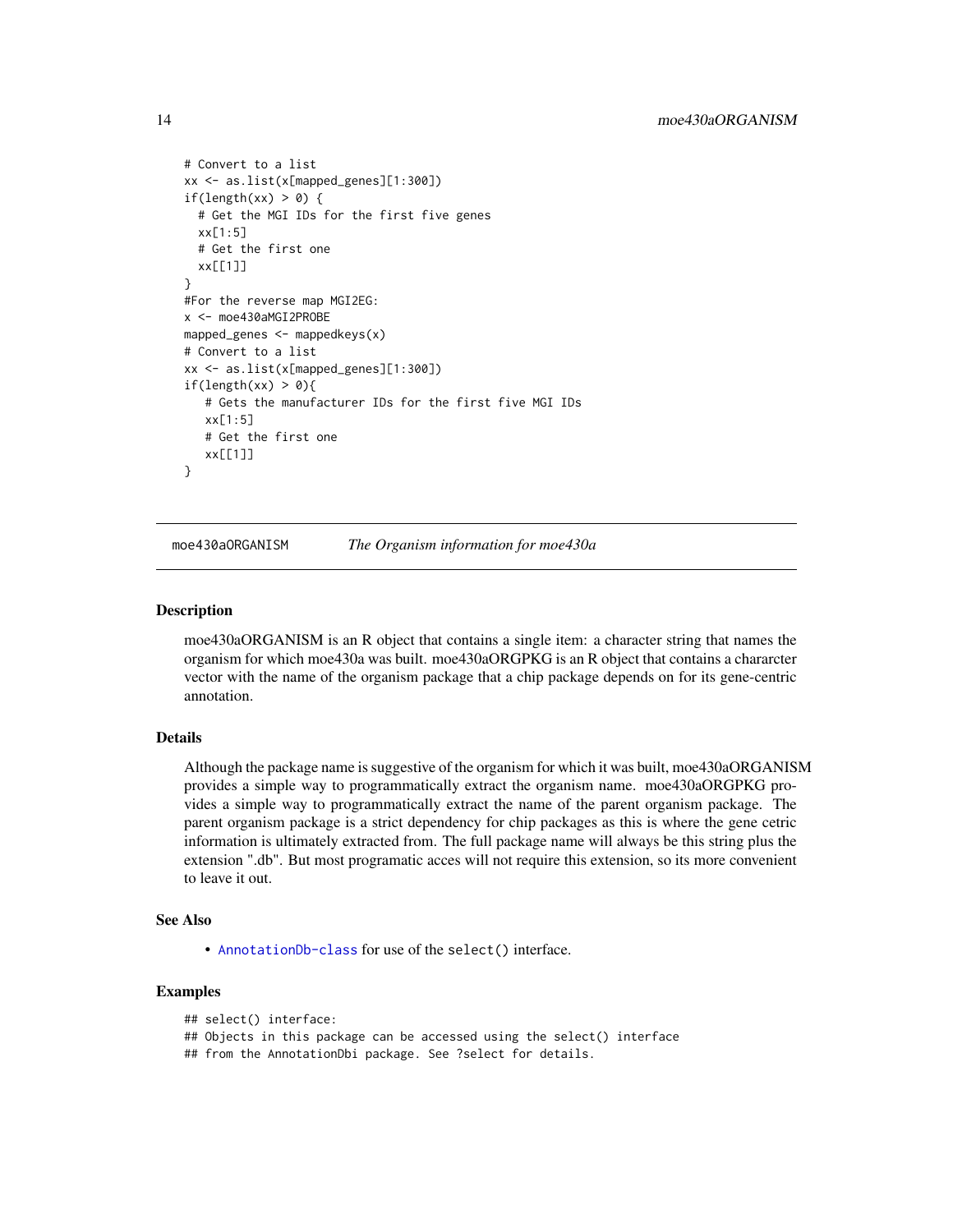<span id="page-14-0"></span>## Bimap interface: moe430aORGANISM moe430aORGPKG

moe430aPATH *Mappings between probe identifiers and KEGG pathway identifiers*

# Description

KEGG (Kyoto Encyclopedia of Genes and Genomes) maintains pathway data for various organisms.

moe430aPATH maps probe identifiers to the identifiers used by KEGG for pathways in which the genes represented by the probe identifiers are involved

moe430aPATH2PROBE is an R object that provides mappings between KEGG identifiers and manufacturer identifiers.

#### Details

Each KEGG pathway has a name and identifier. Pathway name for a given pathway identifier can be obtained using the KEGG data package that can either be built using AnnBuilder or downloaded from Bioconductor <http://www.bioconductor.org>.

Graphic presentations of pathways are searchable at url http://www.genome.ad.jp/kegg/pathway.html by using pathway identifiers as keys.

Mappings were based on data provided by: KEGG GENOME ftp://ftp.genome.jp/pub/kegg/genomes With a date stamp from the source of: 2011-Mar15

# References

<http://www.genome.ad.jp/kegg/>

# See Also

• [AnnotationDb-class](#page-0-0) for use of the select() interface.

```
## select() interface:
## Objects in this package can be accessed using the select() interface
## from the AnnotationDbi package. See ?select for details.
## Bimap interface:
x <- moe430aPATH
# Get the probe identifiers that are mapped to a KEGG pathway ID
mapped_probes <- mappedkeys(x)
# Convert to a list
xx <- as.list(x[mapped_probes][1:300])
```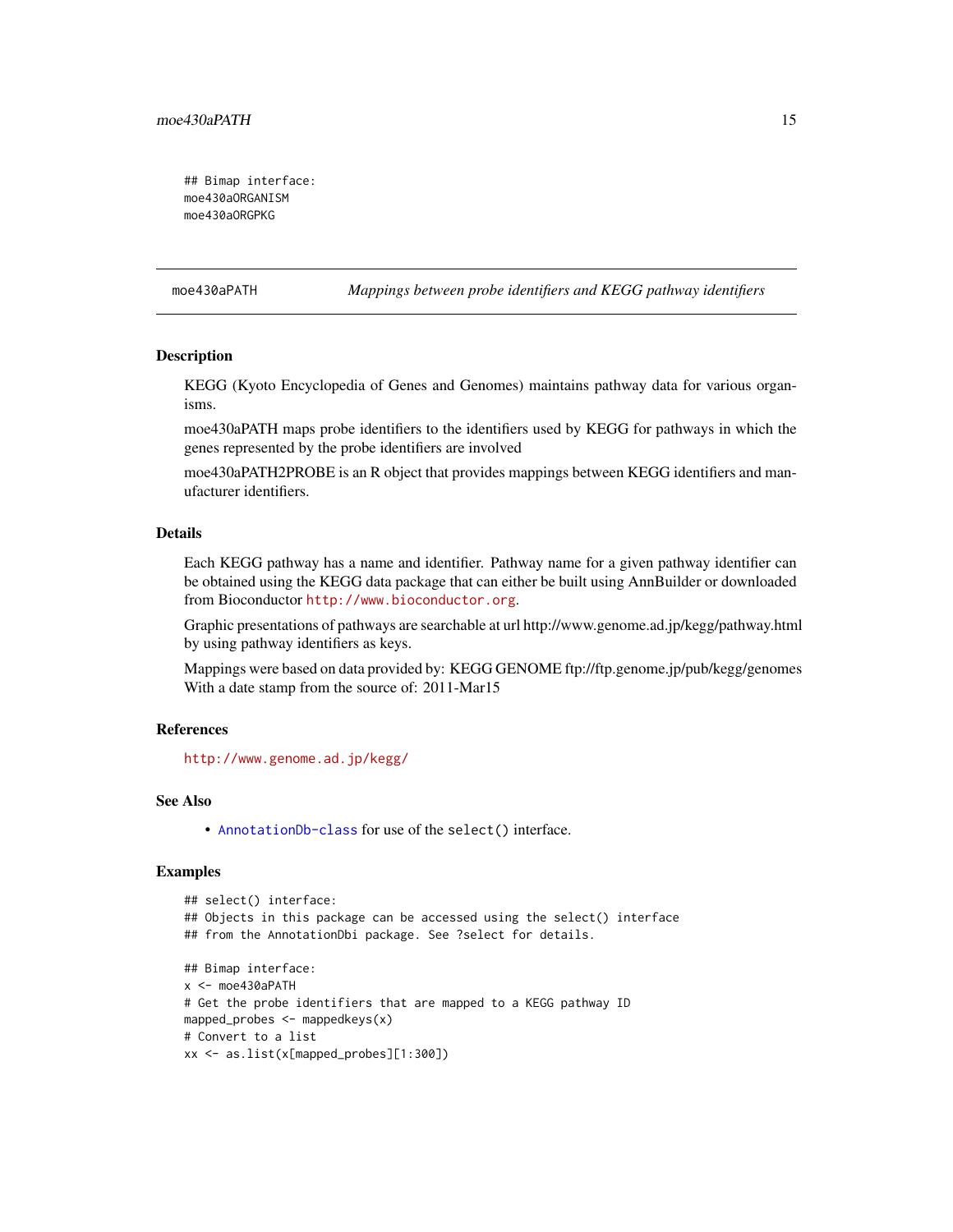```
if(length(xx) > 0) {
  # Get the PATH for the first five probes
  xx[1:5]
  # Get the first one
  xx[[1]]
}
x <- moe430aPATH
mapped_probes \leq mappedkeys(x)
# Now convert the moe430aPATH2PROBE object to a list
xx <- as.list(x[mapped_probes][1:300])
if(length(xx) > \theta){
    # Get the probe identifiers for the first two pathway identifiers
    xx[1:2]
    # Get the first one
    xx[[1]]
}
```
moe430aPFAM *Maps between Manufacturer Identifiers and PFAM Identifiers*

#### Description

moe430aPFAM is an R object that provides mappings between manufacturer identifiers and PFAM identifiers.

# Details

The bimap interface for PFAM is defunct. Please use select() interface to PFAM identifiers. See ?AnnotationDbi::select for details.

moe430aPMID *Maps between Manufacturer Identifiers and PubMed Identifiers*

# Description

moe430aPMID is an R object that provides mappings between manufacturer identifiers and PubMed identifiers. moe430aPMID2PROBE is an R object that provides mappings between PubMed identifiers and manufacturer identifiers.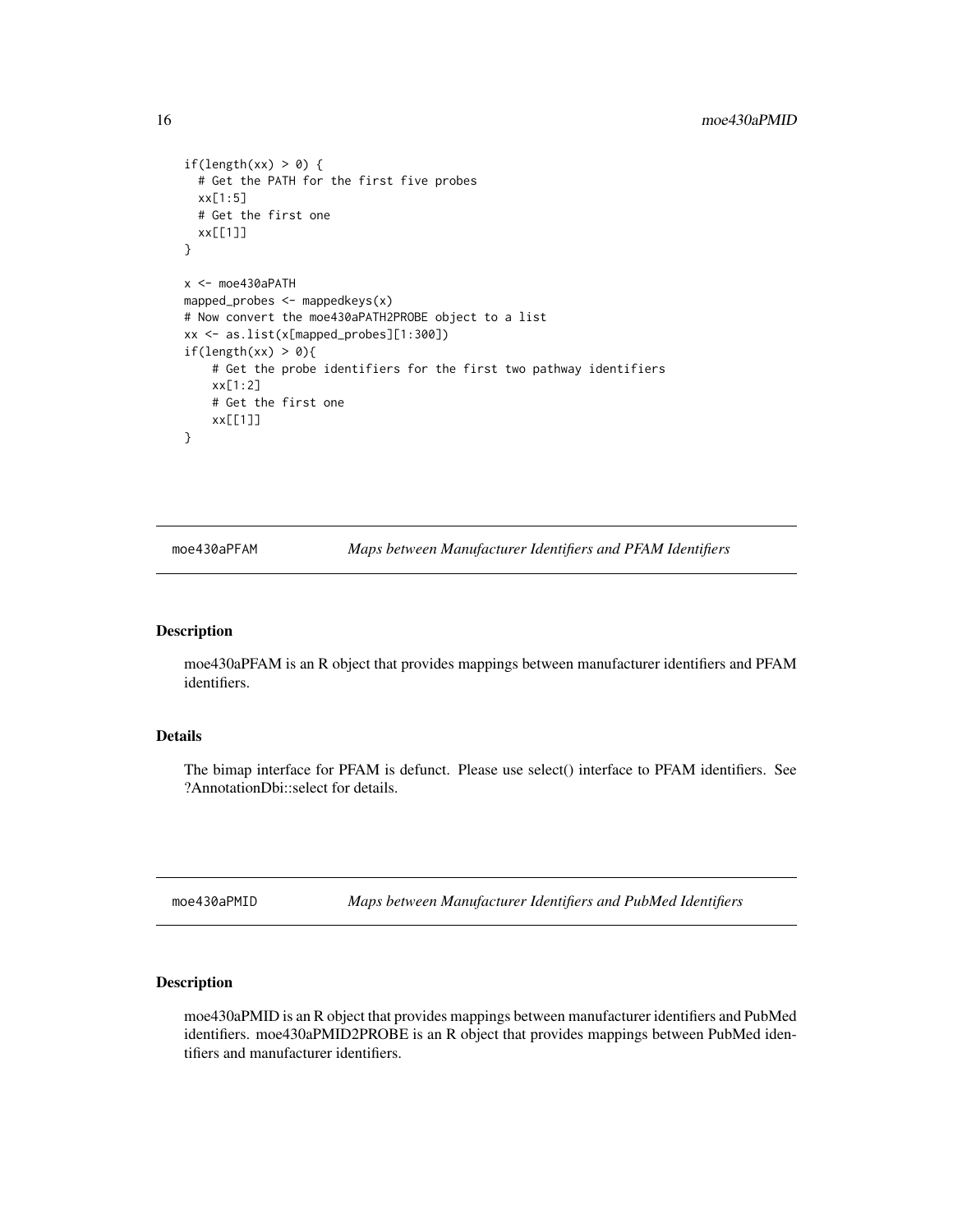# Details

When moe430aPMID is viewed as a list each manufacturer identifier is mapped to a named vector of PubMed identifiers. The name associated with each vector corresponds to the manufacturer identifier. The length of the vector may be one or greater, depending on how many PubMed identifiers a given manufacturer identifier is mapped to. An NA is reported for any manufacturer identifier that cannot be mapped to a PubMed identifier.

When moe430aPMID2PROBE is viewed as a list each PubMed identifier is mapped to a named vector of manufacturer identifiers. The name represents the PubMed identifier and the vector contains all manufacturer identifiers that are represented by that PubMed identifier. The length of the vector may be one or longer, depending on how many manufacturer identifiers are mapped to a given PubMed identifier.

Titles, abstracts, and possibly full texts of articles can be obtained from PubMed by providing a valid PubMed identifier. The pubmed function of annotate can also be used for the same purpose.

Mappings were based on data provided by: Entrez Gene ftp://ftp.ncbi.nlm.nih.gov/gene/DATA With a date stamp from the source of: 2021-Apr14

#### References

<https://www.ncbi.nlm.nih.gov/entrez/query.fcgi?db=PubMed>

# See Also

• [AnnotationDb-class](#page-0-0) for use of the select() interface.

```
## select() interface:
## Objects in this package can be accessed using the select() interface
## from the AnnotationDbi package. See ?select for details.
## Bimap interface:
x <- moe430aPMID
# Get the probe identifiers that are mapped to any PubMed ID
mapped_probes \leq mappedkeys(x)
# Convert to a list
xx <- as.list(x[mapped_probes][1:300])
if(length(xx) > 0)# Get the PubMed identifiers for the first two probe identifiers
    xx[1:2]
    # Get the first one
    xx[[1]]
    if(interactive() && !is.null(xx[[1]]) && !is.na(xx[[1]])
       && require(annotate)){
        # Get article information as XML files
        xmls < -pubmed(xx[[1]], disp = "data")# View article information using a browser
        pubmed(xx[[1]], disp = "browser")
    }
}
```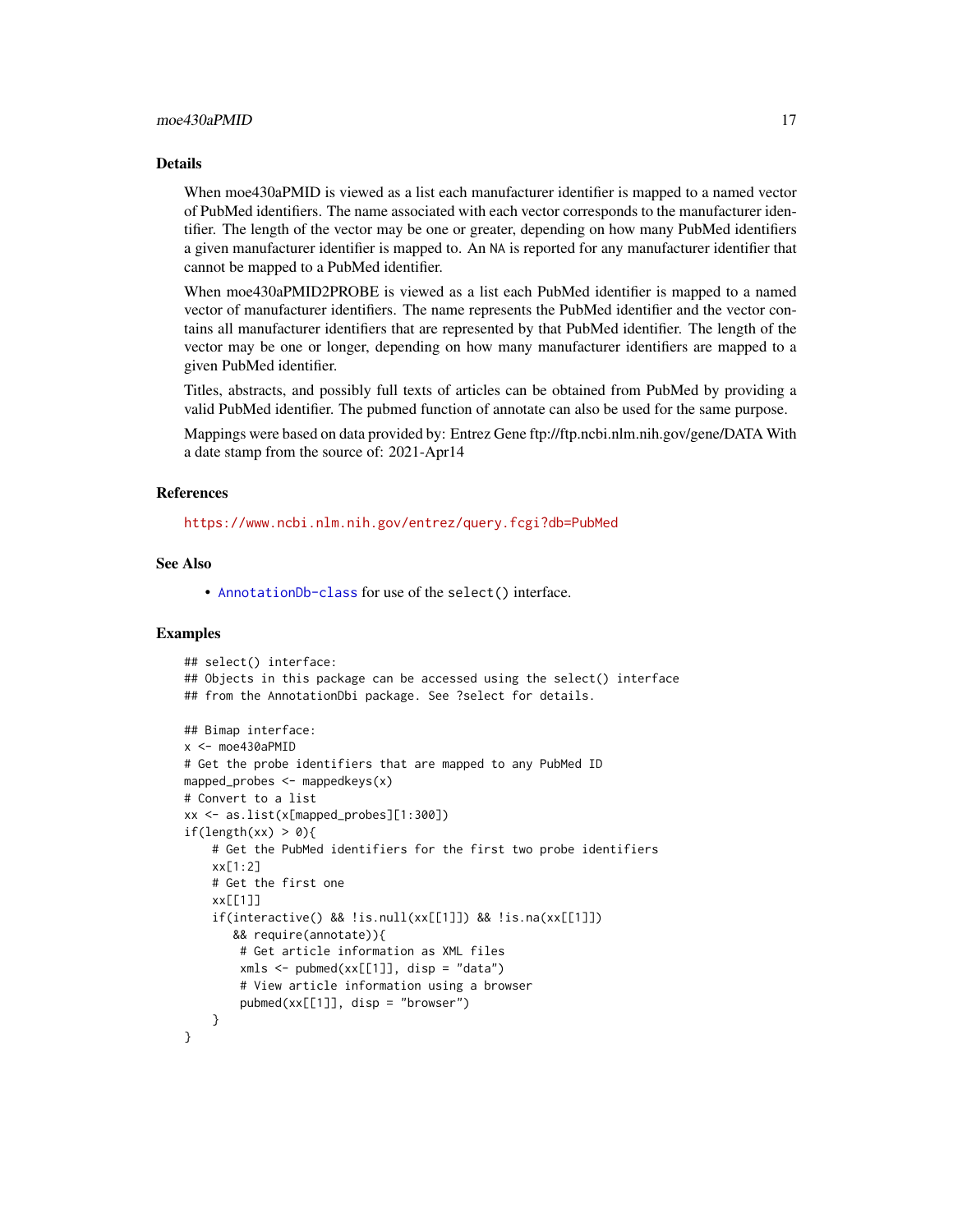```
x <- moe430aPMID2PROBE
mapped_probes <- mappedkeys(x)
# Now convert the reverse map object moe430aPMID2PROBE to a list
xx <- as.list(x[mapped_probes][1:300])
if(length(xx) > 0){
    # Get the probe identifiers for the first two PubMed identifiers
    xx[1:2]
    # Get the first one
   xx[[1]]
    if(interactive() && require(annotate)){
        # Get article information as XML files for a PubMed id
        xmls <- pubmed(names(xx)[1], disp = "data")
        # View article information using a browser
        pubmed(names(xx)[1], disp = "browser")
   }
}
```
moe430aPROSITE *Maps between Manufacturer Identifiers and PROSITE Identifiers*

#### **Description**

moe430aPROSITE is an R object that provides mappings between manufacturer identifiers and PROSITE identifiers.

# Details

The bimap interface for PROSITE is defunct. Please use select() interface to PROSITE identifiers. See ?AnnotationDbi::select for details.

moe430aREFSEQ *Map between Manufacturer Identifiers and RefSeq Identifiers*

#### Description

moe430aREFSEQ is an R object that provides mappings between manufacturer identifiers and Ref-Seq identifiers.

#### Details

Each manufacturer identifier is mapped to a named vector of RefSeq identifiers. The name represents the manufacturer identifier and the vector contains all RefSeq identifiers that can be mapped to that manufacturer identifier. The length of the vector may be one or greater, depending on how many RefSeq identifiers a given manufacturer identifier can be mapped to. An NA is reported for any manufacturer identifier that cannot be mapped to a RefSeq identifier at this time.

RefSeq identifiers differ in format according to the type of record the identifiers are for as shown below:

<span id="page-17-0"></span>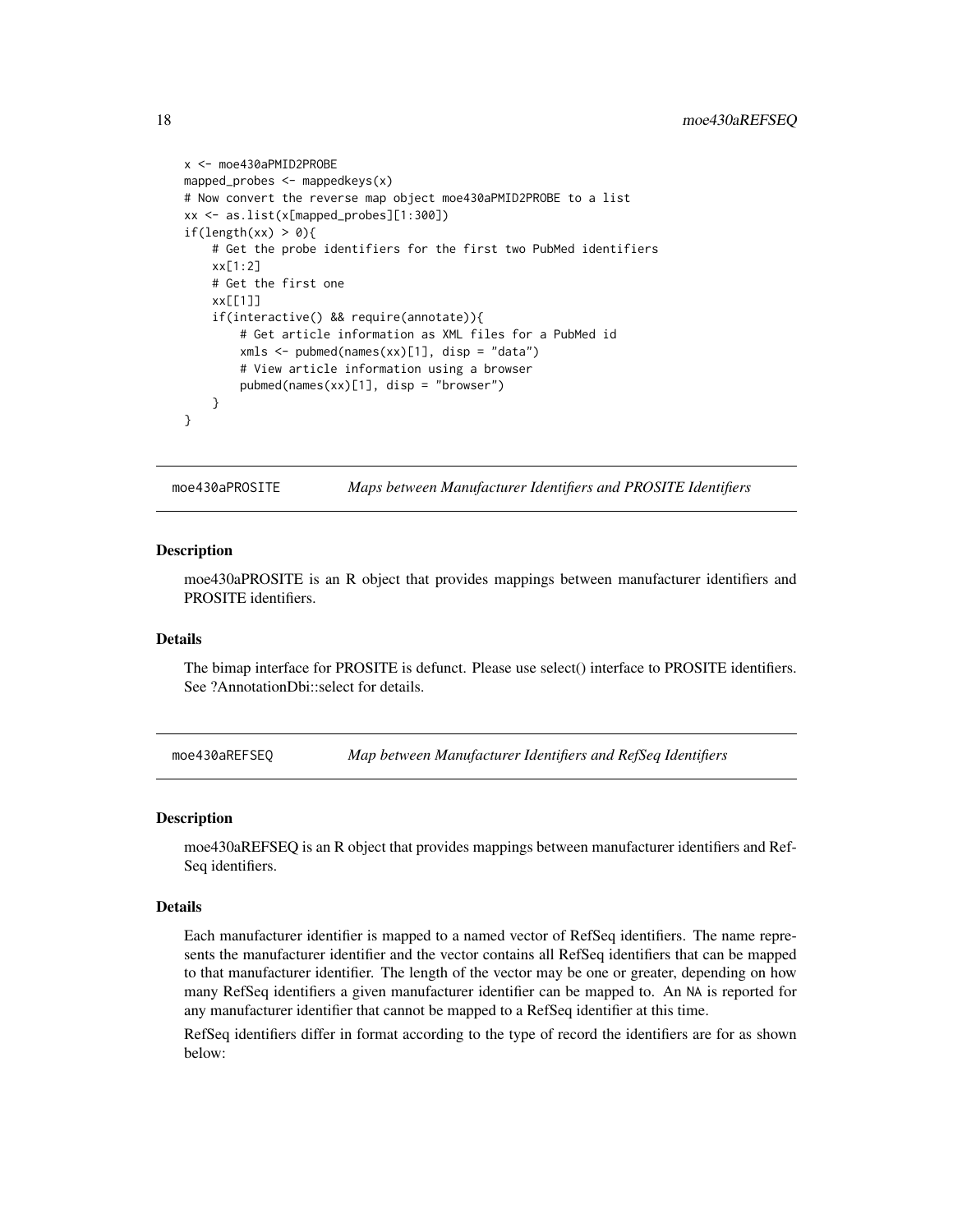NG\\_XXXXX: RefSeq accessions for genomic region (nucleotide) records

NM\\_XXXXX: RefSeq accessions for mRNA records

NC\\_XXXXX: RefSeq accessions for chromosome records

NP\\_XXXXX: RefSeq accessions for protein records

XR\\_XXXXX: RefSeq accessions for model RNAs that are not associated with protein products

XM\\_XXXXX: RefSeq accessions for model mRNA records

XP\\_XXXXX: RefSeq accessions for model protein records

Where XXXXX is a sequence of integers.

NCBI <https://www.ncbi.nlm.nih.gov/RefSeq/> allows users to query the RefSeq database using RefSeq identifiers.

Mappings were based on data provided by: Entrez Gene ftp://ftp.ncbi.nlm.nih.gov/gene/DATA With a date stamp from the source of: 2021-Apr14

# References

<https://www.ncbi.nlm.nih.gov> <https://www.ncbi.nlm.nih.gov/RefSeq/>

# See Also

• [AnnotationDb-class](#page-0-0) for use of the select() interface.

```
## select() interface:
## Objects in this package can be accessed using the select() interface
## from the AnnotationDbi package. See ?select for details.
## Bimap interface:
x <- moe430aREFSEQ
# Get the probe identifiers that are mapped to any RefSeq ID
mapped_probes <- mappedkeys(x)
# Convert to a list
xx <- as.list(x[mapped_probes][1:300])
if(length(xx) > 0) {
  # Get the REFSEQ for the first five probes
  xx[1:5]
  # Get the first one
  xx[[1]]
}
```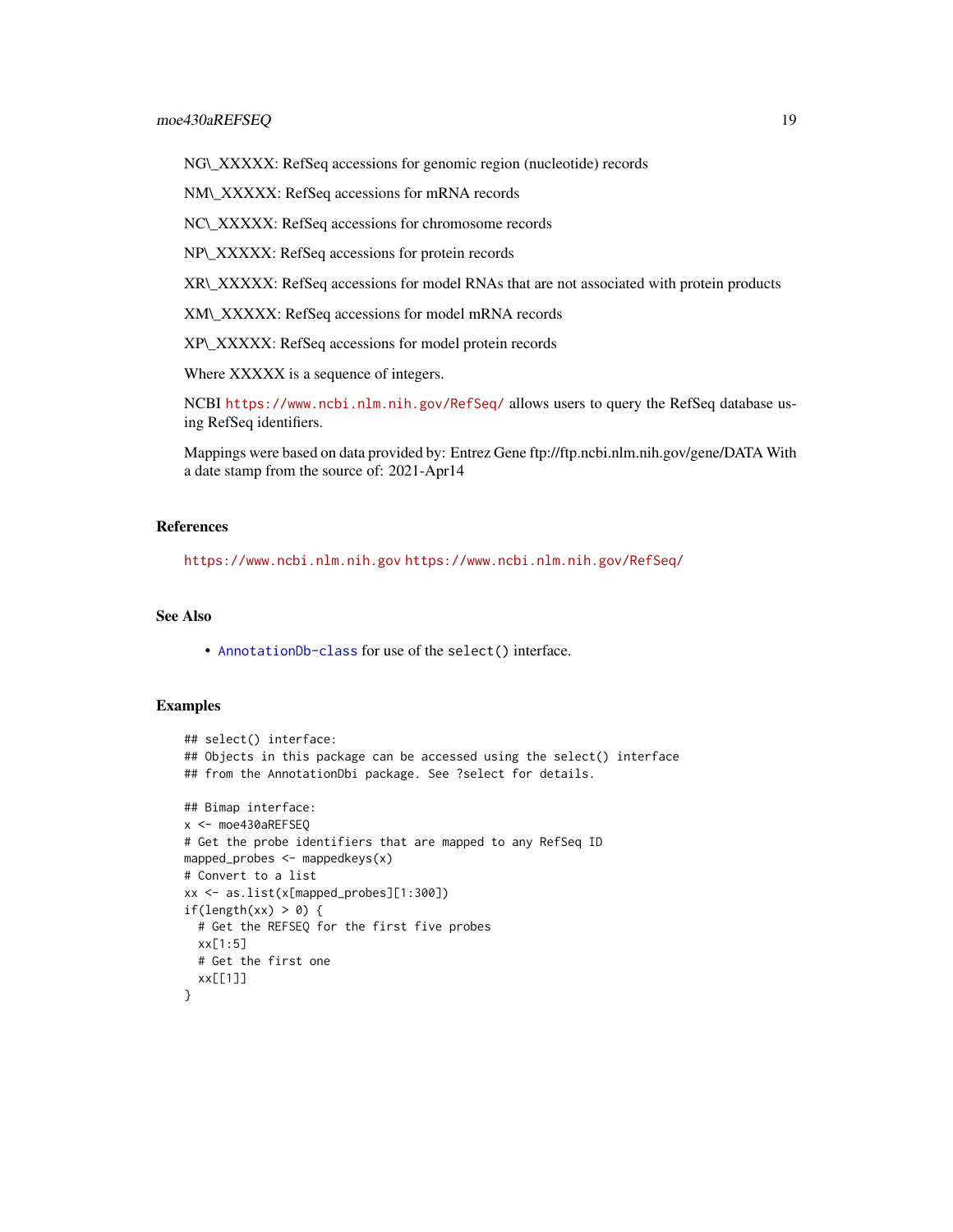<span id="page-19-0"></span>

moe430aSYMBOL is an R object that provides mappings between manufacturer identifiers and gene abbreviations.

#### Details

Each manufacturer identifier is mapped to an abbreviation for the corresponding gene. An NA is reported if there is no known abbreviation for a given gene.

Symbols typically consist of 3 letters that define either a single gene (ABC) or multiple genes (ABC1, ABC2, ABC3). Gene symbols can be used as key words to query public databases such as Entrez Gene.

Mappings were based on data provided by: Entrez Gene ftp://ftp.ncbi.nlm.nih.gov/gene/DATA With a date stamp from the source of: 2021-Apr14

#### References

<https://www.ncbi.nlm.nih.gov/entrez/query.fcgi?db=gene>

#### See Also

• [AnnotationDb-class](#page-0-0) for use of the select() interface.

```
## select() interface:
## Objects in this package can be accessed using the select() interface
## from the AnnotationDbi package. See ?select for details.
## Bimap interface:
x <- moe430aSYMBOL
# Get the probe identifiers that are mapped to a gene symbol
mapped_probes <- mappedkeys(x)
# Convert to a list
xx <- as.list(x[mapped_probes][1:300])
if(length(xx) > 0) {
  # Get the SYMBOL for the first five probes
  xx[1:5]
  # Get the first one
  xx[[1]]
}
```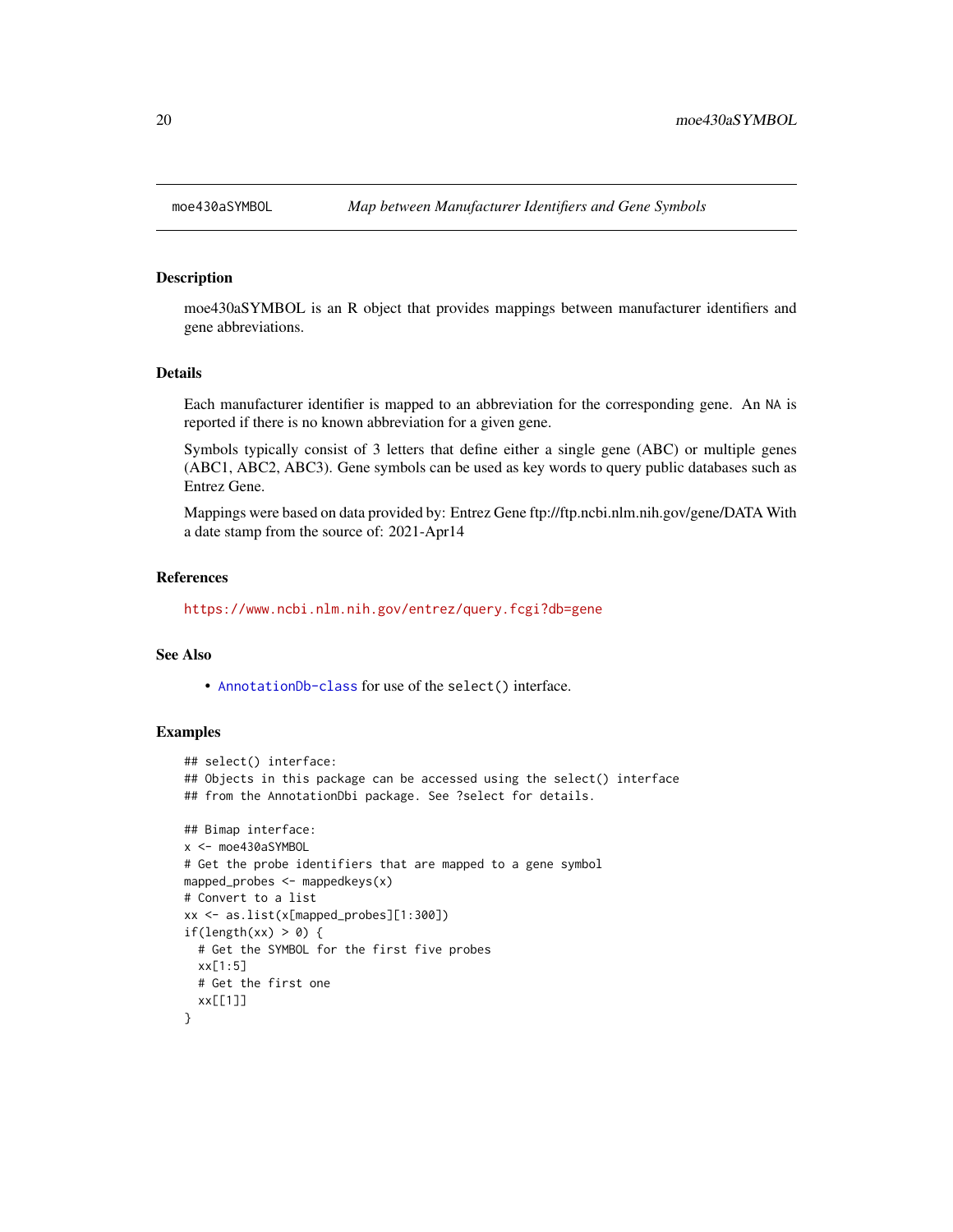<span id="page-20-0"></span>

moe430aUNIPROT is an R object that contains mappings between the manufacturer identifiers and Uniprot accession numbers.

#### Details

This object is a simple mapping of manufacturer identifiers to Uniprot Accessions.

Mappings were based on data provided by NCBI (link above) with an exception for fly, which required retrieving the data from ensembl <http://www.ensembl.org/biomart/martview/>

# See Also

• [AnnotationDb-class](#page-0-0) for use of the select() interface.

# Examples

```
## select() interface:
## Objects in this package can be accessed using the select() interface
## from the AnnotationDbi package. See ?select for details.
## Bimap interface:
x <- moe430aUNIPROT
# Get the entrez gene IDs that are mapped to an Uniprot ID
mapped_genes <- mappedkeys(x)
# Convert to a list
xx <- as.list(x[mapped_genes][1:300])
if(length(xx) > 0) {
  # Get the Uniprot IDs for the first five genes
  xx[1:5]
  # Get the first one
  xx[[1]]
}
```
moe430a\_dbconn *Collect information about the package annotation DB*

#### Description

Some convenience functions for getting a connection object to (or collecting information about) the package annotation DB.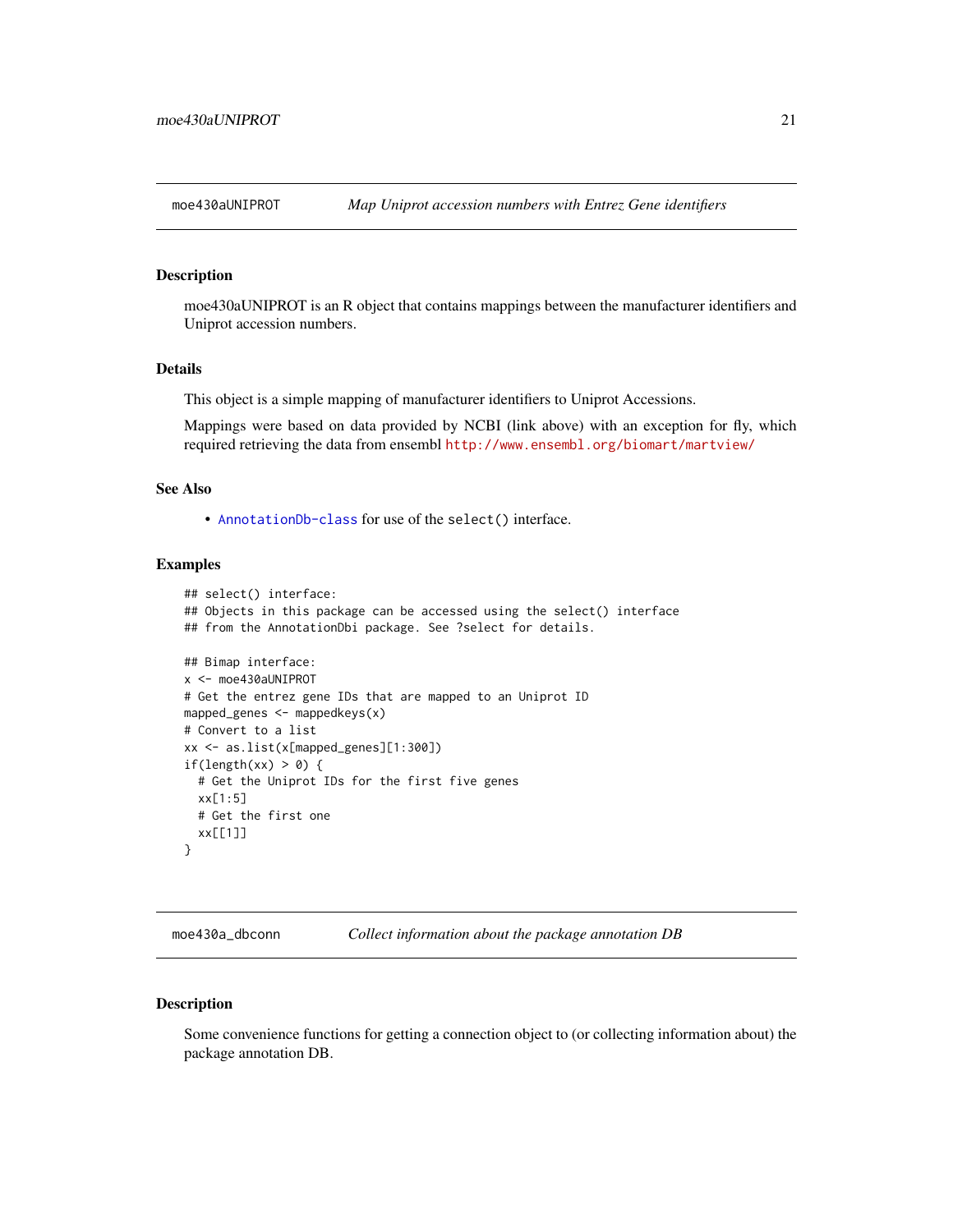# Usage

```
moe430a_dbconn()
moe430a_dbfile()
moe430a_dbschema(file="", show.indices=FALSE)
moe430a_dbInfo()
```
# Arguments

| file         | A connection, or a character string naming the file to print to (see the file<br>argument of the cat function for the details). |
|--------------|---------------------------------------------------------------------------------------------------------------------------------|
| show.indices | The CREATE INDEX statements are not shown by default. Use show, indices=TRUE<br>to get them.                                    |

# Details

moe430a\_dbconn returns a connection object to the package annotation DB. IMPORTANT: Don't call [dbDisconnect](#page-0-0) on the connection object returned by moe430a\_dbconn or you will break all the [AnnDbObj](#page-0-0) objects defined in this package!

moe430a\_dbfile returns the path (character string) to the package annotation DB (this is an SQLite file).

moe430a\_dbschema prints the schema definition of the package annotation DB.

moe430a\_dbInfo prints other information about the package annotation DB.

#### Value

moe430a\_dbconn: a DBIConnection object representing an open connection to the package annotation DB.

moe430a\_dbfile: a character string with the path to the package annotation DB.

moe430a\_dbschema: none (invisible NULL).

moe430a\_dbInfo: none (invisible NULL).

# See Also

[dbGetQuery](#page-0-0), [dbConnect](#page-0-0), [dbconn](#page-0-0), [dbfile](#page-0-0), [dbschema](#page-0-0), [dbInfo](#page-0-0)

# Examples

```
library(DBI)
## Count the number of rows in the "probes" table:
dbGetQuery(moe430a_dbconn(), "SELECT COUNT(*) FROM probes")
```

```
moe430a_dbschema()
```
moe430a\_dbInfo()

<span id="page-21-0"></span>